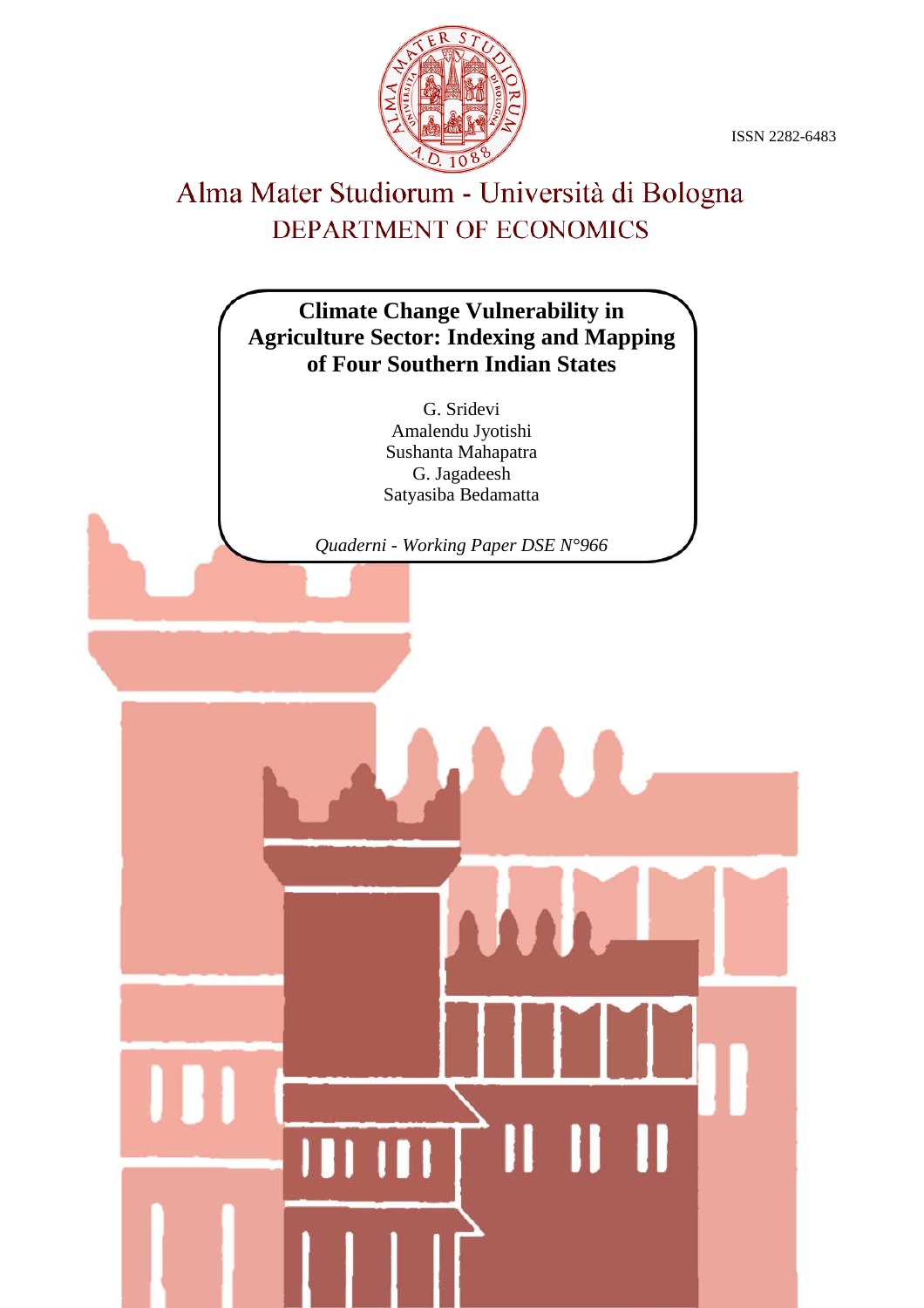### **Climate Change Vulnerability in Agriculture Sector: Indexing and Mapping of Four Southern Indian States**

## G Sridevi<sup>\*</sup>, Amalendu Jyotishi<sup>\*\*</sup>, Sushanta Mahapatra<sup>\*\*\*</sup>, **Jagadeesh G , Satyasiba Bedamatta**

#### **Abstract:**

l

*Agriculture is the sector most vulnerable to climate change due to its high dependence on climate and weather conditions. Climate change is a main challenge for agriculture, food security and rural livelihoods for millions of people in India. Among India's population of more than one billion people, about 68% are directly or indirectly involved in the agricultural sector. This sector is particularly vulnerable to present-day climate variability. In this paper an attempt is made to map and analyze the vulnerability to climate change in different districts of four south Indian states: Andhra Pradesh, Karnataka, Tamil Nadu and Kerala. We have taken five sources of vulnerability indicators: socio-demographic, climatic, agricultural, occupational and common property resources vulnerabilities to compute the composite vulnerability index. The composite vulnerability index suggests that, Adilabad, Chamarajanagar, Thiruvarur and Kasaragod are the most vulnerable districts of Andhra Pradesh, Karnataka, Tamil Nadu and Kerala respectively, whereas Hyderabad, Belgaum, Thoothukkudi, Kottayam are the least vulnerable districts.* 

**Key words:** Vulnerability, agriculture, climate change

**JEL Classification:** Q 54, I31, H84

**Acknowledgements:** This paper is part of the on-going Indian Council for Social Science Research (ICSSR), Ministry of Human Resource Development (MHRD) Govt of India grant-inaid research funded project titled "The Role of Rural Institutions in Enabling Adaptation to Climate Change in the Agricultural Sector across Different Ecosystems in India". Financial grant support received from ICSSR is gratefully acknowledged. An earlier version of this paper was presented at Department of Economic Sciences (DSE), University of Bologna, Italy on 12 March 2014, We are grateful to the participants of the seminar for their valuable comments and suggestions. However, responsibility of mistakes, if any, rests with us. We are thankful to research assistant and field investigator for their valuable support. We are thankful to our respective employer for providing necessary facilities and conducive academic environment at various stages.

School of Economics, Central University, Hyderabad, India. E-mail: gummadi645@gmail.com , jagadeesh.hcu@gmail.com

Amrita School of Business, Amrita University, Bangalore, India. E-mail amalendu.jyotishi@gmail.com

Corresponding Author, Department of Economic Sciences, University of Bologna, Italy and Amrita School of Business, Amrita University, Kochi, India. E-mail sushanta.mahapatra@unibo.it, sushanta.mahapatra@gmail.com

<sup>\*\*\*\*</sup> Institute for Social and Economic Change, Bangalore, India. E-mail bedamatta@gmail.com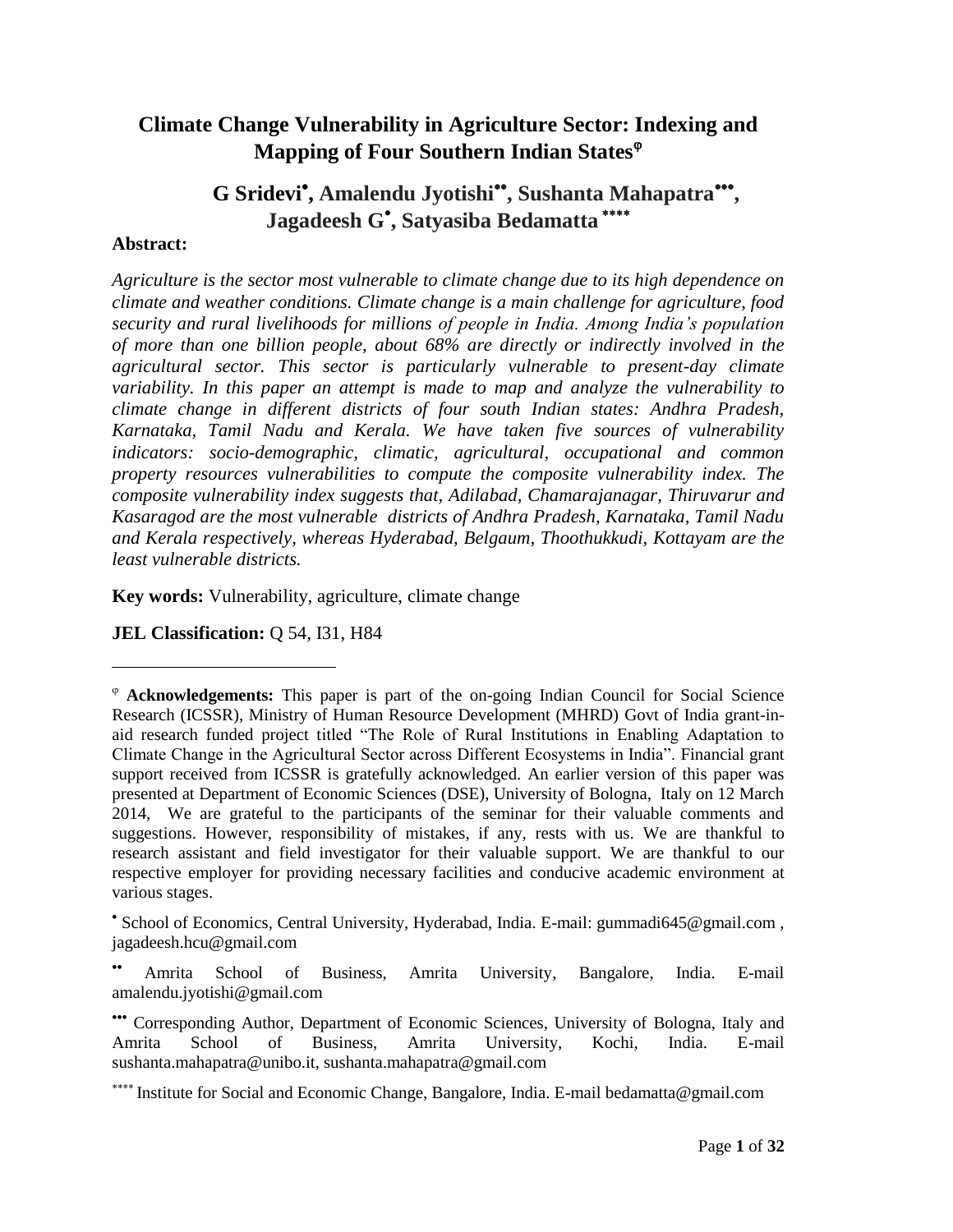#### **1. Introduction**

Climate change will have a profound impact on human and eco-systems during the coming decades through variations in global average temperature and rainfall. A growing body of literature in the past two decades has identified climate change as the prime issue in global environment, analyzed the associated vulnerability and biodiversity loss (Fourth Assessment Report of the Intergovernmental Panel on Climate Change). Vulnerability is the degree to which a system is susceptible to or unable to cope with adverse effects of climate change including climate variability and extremes (IPCC, 2001a). According to Fussel (2007), climate related vulnerability assessments are based on the characteristics of the vulnerable system spanning over physical, economic and social factors. The Intergovernmental Panel on Climate Change (IPCC), in its second assessment report, defines vulnerability as "the extent to which climate change may damage or harm a system." It adds that vulnerability "depends not only on a system"s sensitivity, but also on its ability to adapt to new climatic conditions" (IPCC, 2001).

The lack of formal methodologies in the area of climate change-vulnerability relationship poses a big challenge and also an opportunity to continue research in this area. The study by IPCC links vulnerability with climatic change, and points out that the vulnerability of a region depends to a great extent on its wealth, and that poverty limits adaptive capabilities (IPCC, 2000). Further, it argues that the socio-economic systems "typically are more vulnerable in developing countries where economic and institutional circumstances are less favourable". A common theme in the climate change impacts and vulnerability literature is the idea that countries, regions, economic sectors and social groups differ in their degree of vulnerability to climate change (Bohle et.al., 1994). This is due partly to the fact that changes in climatic patterns are uneven and are also not evenly distributed around the globe. Though the vulnerability differs substantially across regions, it is recognized that "even within regions impacts, adaptive capacity and vulnerability will vary" (IPCC, 2001). With respect to Africa, studies point out that climate change, mainly through increased extremes and temporal/spatial shifts, will worsen food security (IPCC, 2001). The study by Daily and Ehrlich (1990) explains a simple, globally aggregated, stochastic-simulation model to examine the effects of rapid climate change on agriculture and human population. This model follows population size, production, consumption and storage of grain under different climate scenario over a 20 years projection time. This study also highlights the effectiveness of reducing population growth rates as a strategy for minimizing the impact of global climate change and maintaining food supplies for everyone (Daily and Ehrlich, 1990).

In the Indian scenario it is also likely that there will be an increase in the frequency of heavy rainfall events. Globally, the average temperature change is predicted to be in the range of 2.33° C to 4.78° C with a doubling in CO2 concentrations (Watson et.al, 1998). Most of the other studies try to measure the vulnerability of a region to specific events like sea level rise, changes in temperature, rainfall etc. The present study attempts to analyse the pattern of vulnerability and human security of the people living on the southern states in India. Specifically, an attempt is being made to examine the relationship, if any, between climate change and vulnerability for the people living in different ecosystems of southern states of India.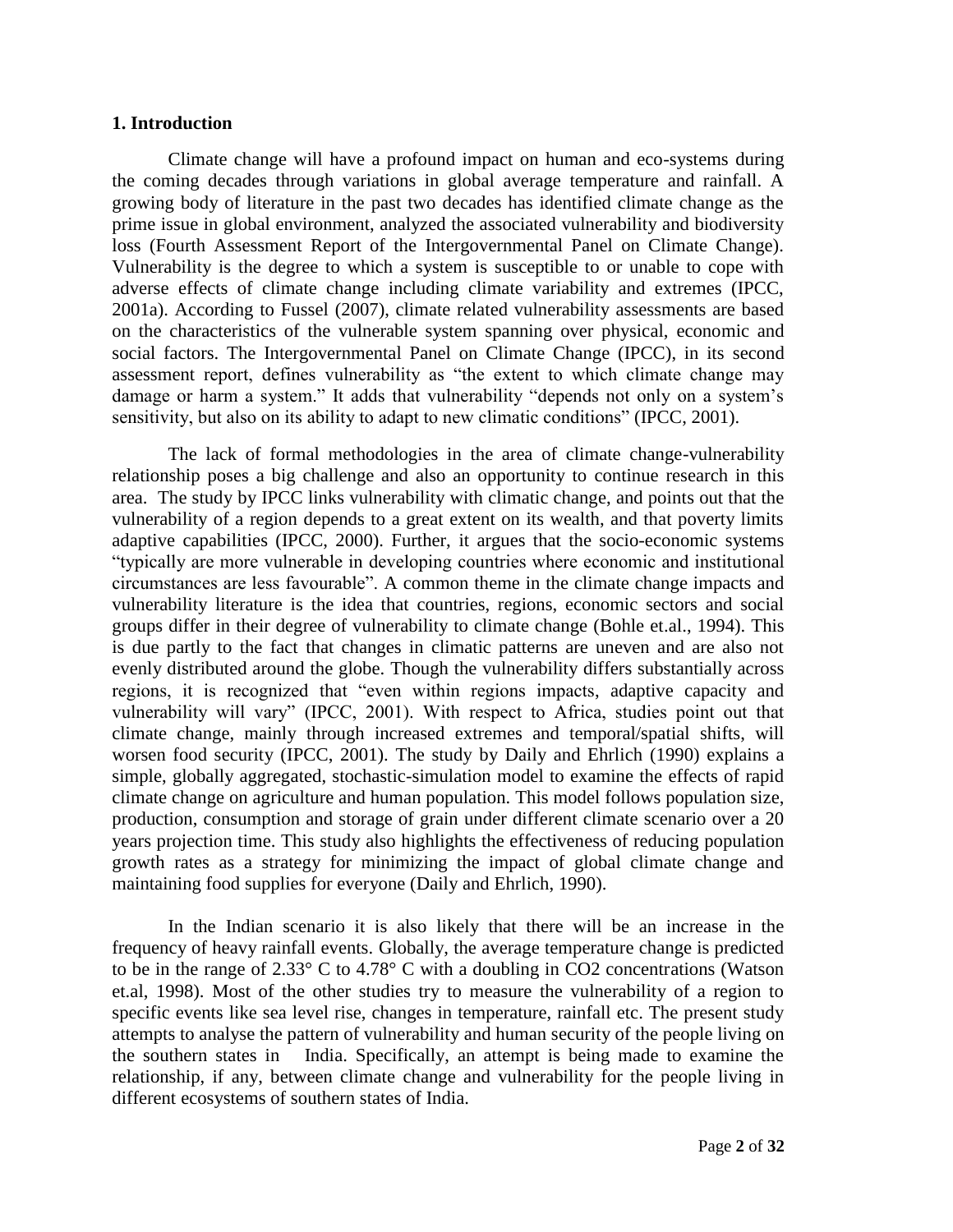Vulnerability is often reflected in the condition of the economic system as well as the socioeconomic characteristics of the population living in that system. This paper attempts to construct the vulnerability index by focusing on indicators that measure both the state of development of the region as well as its capacity to progress further. In this study, the climate change impacts are examined from agriculture, occupational and demographic characteristics. The analysis is carried out at the district level. The Vulnerability of a particular district is measured by the frequency of occurrence of extreme events, in this case the occurrence of cyclones, storms and depressions. The study aims to build a vulnerability index and rank the various districts in the southern states of India namely Andhra Pradesh, Tamil Nadu, Karnataka and Kerala in terms of their performance on the index. The index tries to capture a comprehensive scale of vulnerability by including many indicators that serve as proxies. Specifically, this paper looks at four different sources of vulnerability: viz., the demographic factors, agricultural factors, occupational factors, climatic &common property resource (CPR) factors. Based on this, a composite index has been created for the districts in the above mentioned southern states.

#### **2. Premise of the study**

As per the fourth assessment report of IPCC, the warning of the climate change system is now unequivocal, as is now evident from observations of increases in global air and ocean temperatures, widespread melting of snow and ice, and rising sea level. Importantly, developing nations are adversely affected in comparison to the developed nations (Mendelson et al., 2006; Stern, 2006). For instance, during the period 2000-04 on an average annual basis, one in 19 people living in developing world was affected by climate distress (HDR 2007), and further, flooding affected the lives of the 68 million people in east Asia and 40 million people in south Asia (HDR, 2007). In Asia during 2007 more than 14 million people in India and 7 million people in Bangladesh, and more than 1000 people lost their lives across south Asia (HDR, 2007:67).

These climate disasters, therefore, make the livelihood of the people more susceptible in India as they are already vulnerable to the conventional problems of poverty and food security etc. It is argued that India is particularly vulnerable to predicated climate change impacts because of its high population density, low adaptive capacity, several unique and valuable ecosystem (coral reef, large deltaic regions with rich biodiversity, desert ecosystem, Himalaya ecosystem, coastal ecosystem etc), and vast low altitude agriculture activities (Roy,2007). India is home to the largest number of hunger and derived people in the world- to be precise 360 million undernourished and 300 million poor people. Sustainable supply of food itself is emerging as a critical issue. The growth rate in food grains production is slow, rather decreased during 1996-2008. It increased by just 1.2 per cent per annum: from 199 to 230 million tons, as against an annual rate of growth of 3.5 per cent achieved during the 1980.

Agricultural productivity is sensitive to two broad classes of climate-induced effects:(1)direct effect from changes in temperature, precipitation, and carbon dioxide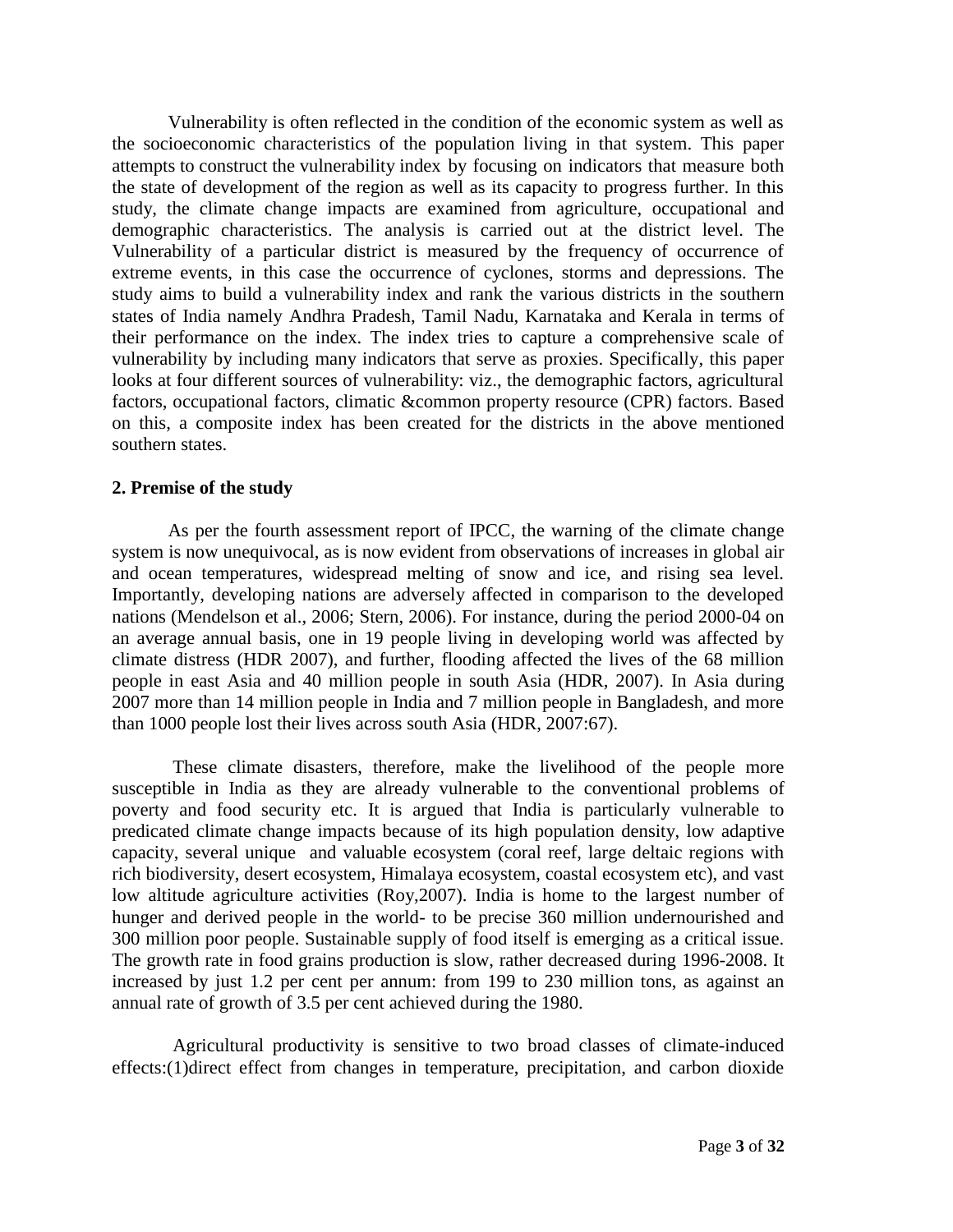concentrations (2) indirect effects through change in soil moisture and the distribution and frequency of infestation by pests and diseases.

#### **3. Climate Change Vulnerability and Adoptive Strategies: A Review**

In this section, an attempt is made to understand the critical and detailed review of literature on climate change and agriculture with a specific focus on India. It has two parts. While part one explains about vulnerability, climate change and agriculture, second parts discuss about copping and adoptive strategies.

#### *3.1 Climate Change and Agriculture*

Kumar and Balasubramanian (2010) in their paper attempt to supplement the existing knowledge of vulnerability assessment in the context of rice cultivation in the northern Indian states. The main focuses of this study is on the vulnerability of rice yields to temperature and rainfall fluctuations for the Northern states of Punjab, Haryana, Uttar Pradesh and Uttaranchal in India. They conclude that regions that are presently "poor" need not become "vulnerable" under climate change conditions. In another study Kumar (2009) addresses two important issues: (a) extent of change in climate sensitivity of Indian agriculture over time; (b) importance of accounting for spatial features in the assessment of climate sensitivity. The data on rainfall was generated from India Meteorological Department. For the point of analysis the dataset is divided into three different periods of approximately equal length: 1956-1970; 1971-1985; 1986- 1999. These periods roughly communicated to the pre-green revolution, green-revolution, and post-green revolution periods of Indian agriculture and also present insights on shifting nature of climate sensitivity of Indian agriculture over time. The study finds the presence of significant positive spatial autocorrelation, necessitating estimation of climate sensitivity while controlling for the same.

By taking the data on forty two crops and livestock commodities including both irrigated and rainfed production and disaggregated into sixty-four geographical subregions, Adams (1989) analyses the impacts of climate change on the agriculture sector, especially of U.S.A. Swain and Swain (2011), in their study in Odisha examine the nature and determinants of drought risk and vulnerability experienced by selected blocks of drought-prone Bolangir district in western Odisha. In this study they considered nineteen key drought vulnerability factors of which, six were biophysical factors and thirteen were socio-economic factors. The indexing and vulnerability profile method have been used for assessing the nature of drought vulnerability, coping capacity and risk in this analysis. The conclusions arrived at are that three most influential biophysical factors of drought vulnerability are rainfall variability, drought intensity and shortage of available water holding capacity of soil and the three most influential socioeconomic factors are: low irrigation development, poor crop insurance coverage and smaller forest area. It is found that while drought risk varies widely across the study blocks and drought vulnerability and physical exposure to drought vary moderately, the coping capacity of the study blocks differ marginally. However, the level of coping capacity has been found significantly lower than the level of drought risk and vulnerability in the study.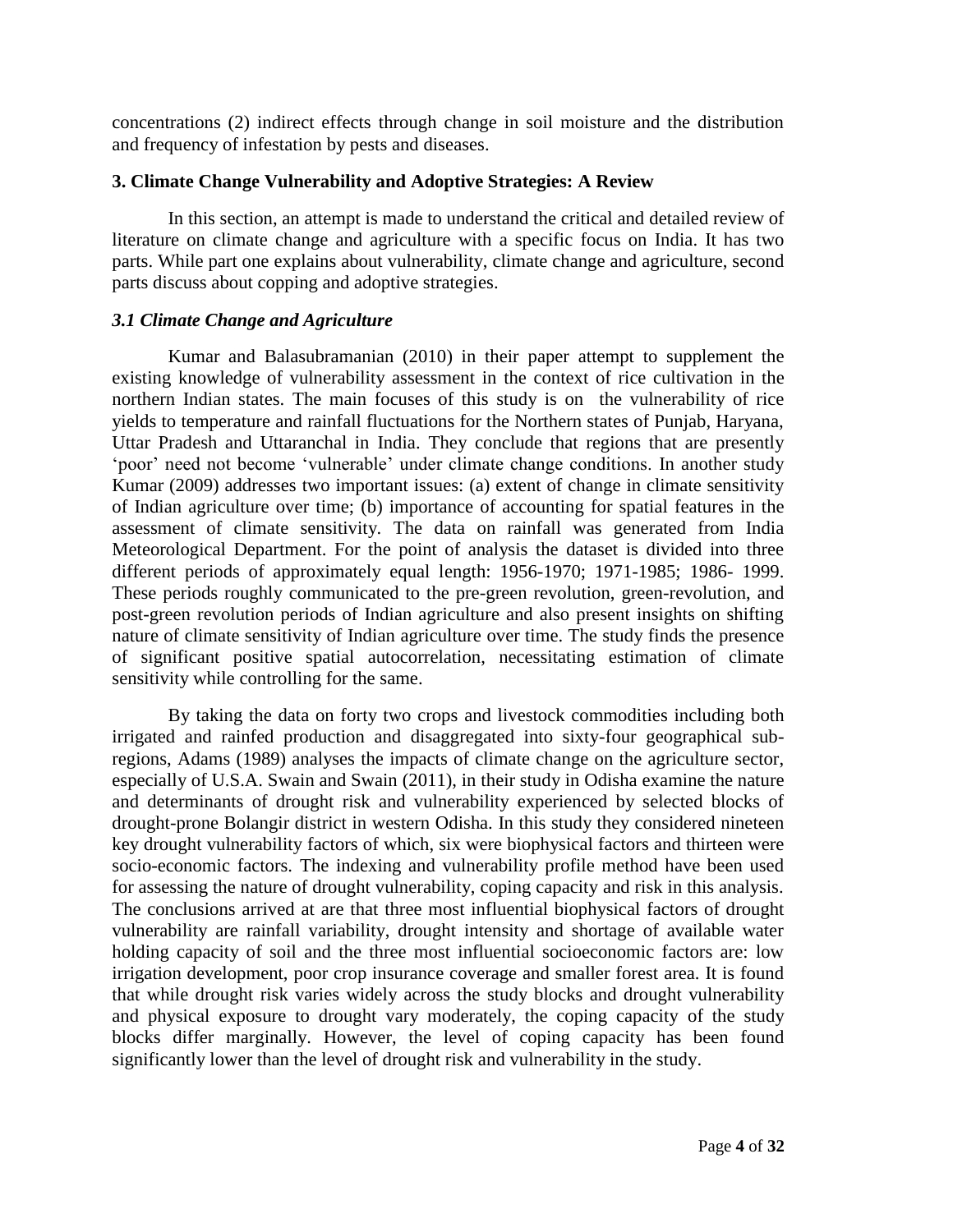A study by Gupta (2005) tried to examine the future emissions scenarios in India. This study has two parts. While the first part explains highlighting the extent of India"s vulnerability to climate change, the second part attempts to critically analyze the initiatives undertaken at home to mitigate greenhouse gas (GHG) emissions. Gupta concludes that the Indian economy, which mainly depends on natural resources, climate change could represent an additional stress on agriculture, forestry, coastlines, water resources and human health. Pretty et. al (2002) study analyzed the technical options in agriculture for reducing greenhouse gas emissions and increasing sinks, arising from three distinct mechanisms, such as increasing carbon sinks in soil organic matter and above ground biomass; avoiding carbon emissions from farms by reducing direct and indirect energy use; and increasing renewable-energy production from biomass. It reviews the best-practice sustainable agriculture and renewable-resource-management projects and initiatives in China and India, and analyzes the annual net sinks being created by these projects, and the potential market value of the carbon sequestered (Pretty et. al 2002).

Kshirsagar et al. (2002) in their study analyze farmers' perceptions regarding the relative performance of a range of improved and traditional varieties of crops that are currently being grown in eastern India. They applied two models in this study namely varietal diversity index (VDI) and Niche index (NI).The results indicate that quality characteristics loom very large in farmers' choice of rice varieties. Bhatia et al (2004) in their study explained that agriculture contributes methane and nitrous oxide to the atmosphere, which are the two important sources of greenhouse gases that causing global warming. Due to the diverse soil, land-use types and climatic conditions, there are uncertainties in quantification of greenhouse gas emission from agricultural soils in India. An inventory of the emission of methane and nitrous oxide from different states in India was prepared using the methodology given by the Inter-Governmental Panel on Climate Change (Bhatia et al 2004).

Using common pool land without taking into consideration the rural needs would result in conflicts and extreme hardship for the poor (Gundimeda 2005).The research carried out by Somanathan and Somanathan (2009) discusses the ways in which climatic changes might affect the lives of the poor. Rising temperatures, changes in rainfall patterns, and an increased frequency of floods and droughts are likely to have serious effects on rural populations in the absence of policies that actively help these households adjust to their changing geography. They anticipated the hazards of the climate change take account of decreased crop yields, the departure of mountain glaciers and snow packs, more extreme weather events such as floods, droughts and storms, increased coastal flooding, and species extinctions. They discussed each one of these and their expected impact on the poor.

A study by Jodha et al. (2012) examines the farmers" adaptation strategies against climatic variability in arid and semi-arid regions of India. Further, it also assesses the farmers' perceptions and coping practices are largely governed by village level variables governed by the weather conditions. This study mainly based on the synthesis of village, farm and plot level information collected through different studies in arid and semi-arid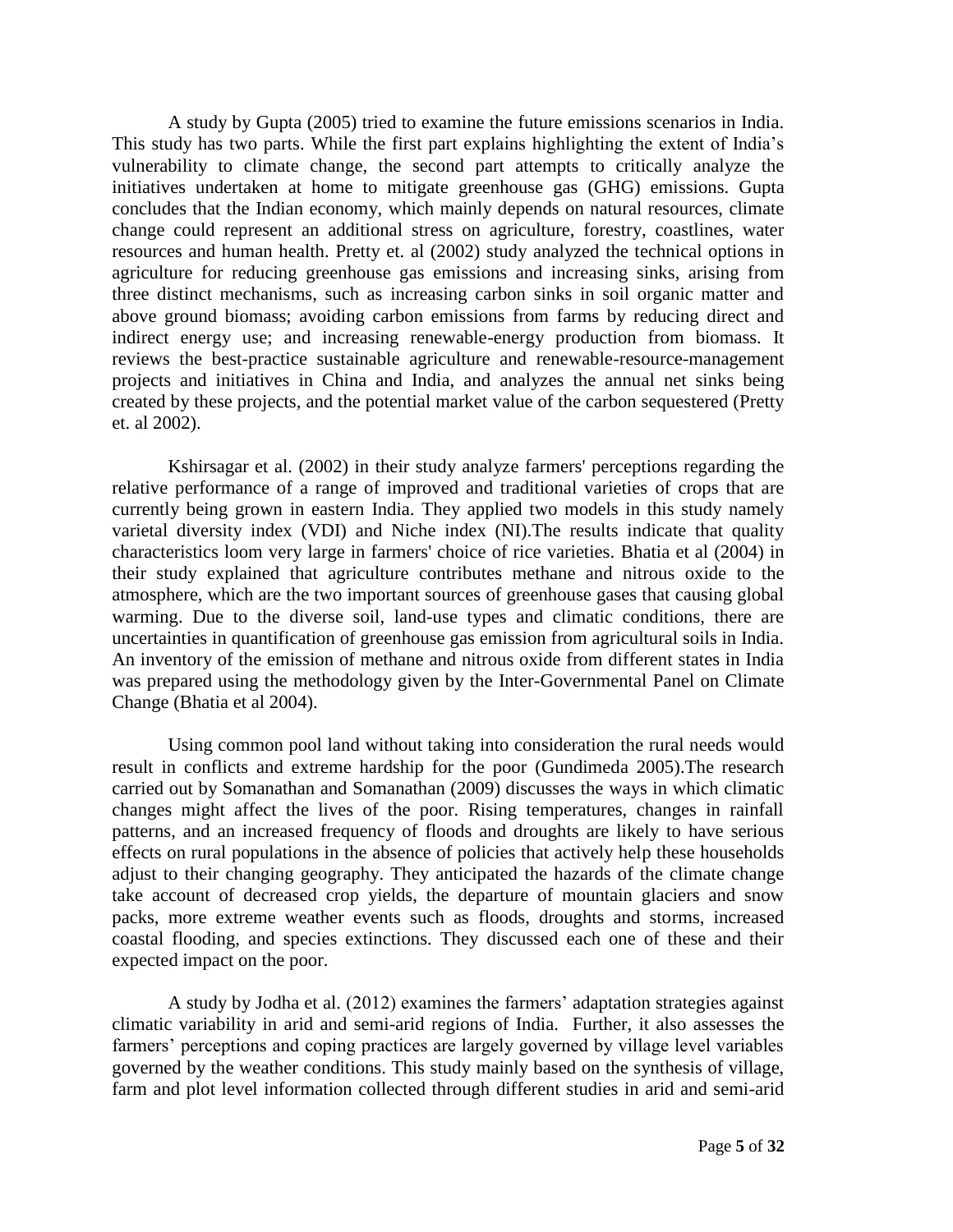regions of India over a period of almost thirty years. According to them, it has two main parts. The part one explains the adaptation practices, which has covered risk generating features of the communities' natural resource base (ii) long and short term weather patterns and (iii) extreme events such as severe droughts. The second part illustrates the farmers' perceptions about climatic (weather) variability and their potential adaptation practices, it includes preparedness, covering both collectively and individually managed steps are considered. Finally, they have pointed out that diagnose and understand farmers' adaptation strategies against climate variability with a focus on the dynamics, diversity and flexibility of adaptations, involving seek for and encouragement of approaches and options to connect the opportunities in the changing economic, technological and institutional opportunities, which may even go over the ones developed by farmers in the subsistence-oriented, locally-focused contexts. The implementation of the above suggestions highlighting dynamism, diversity and flexibility would need both enhancement and reorientation of the capacities of the farmers and rural communities, as well as that of the institutional arrangements and innovations supporting them.

A paper on social vulnerability to climate change and the architecture of entitlements by Adger and Kelly (1999), attempts to be critical and analytical about conceptual model of vulnerability to climate change as the first step in evaluating and understanding the social and economic processes. The vulnerability as defined here pertains to individuals and social groups. The vulnerability of any group is determined by the availability of resources and, crucially, by the right of individuals and groups to call on these resources. From this point of view they also extended the concept of entitlements and developed within neoclassical and institutional economics. Within this conceptual framework, vulnerability can be seen as a socially-constructed phenomenon which has been influenced by institutional and economic dynamics. Further, they also develop substitute indicators of vulnerability associated with the structure of economic relations and the entitlements which govern them, and shows how these can be applied to a district in coastal lowland Vietnam. They conclude that the socio-economic and biophysical processes that determine vulnerability are manifest at the local, national, regional and global level, but that the state of vulnerability itself is associated with a specific population.

The main objectives of Paltasingh et al. (2012)study is to examine the impact of weather on rice yield in Odisha since rice is the staple food and covers about70 per cent of cultivated area in this state. Further, it also estimates both theoretically and empirically the superiority of aridity index approach. This study is confined to rice crops only. Rainfall and temperature are the two important weather factors that affect crop yields due to their direct and indirect influences on agricultural practices. In order to find changing rainfall dependence of rice yield through this aridity index approach for three different periods are estimated. They construct a new weather index for examining the favorableness of weather every year. The study finds that the dependence of agriculture on rainfall in Odisha has declined slightly possibly because of the developments in irrigation and other facilities.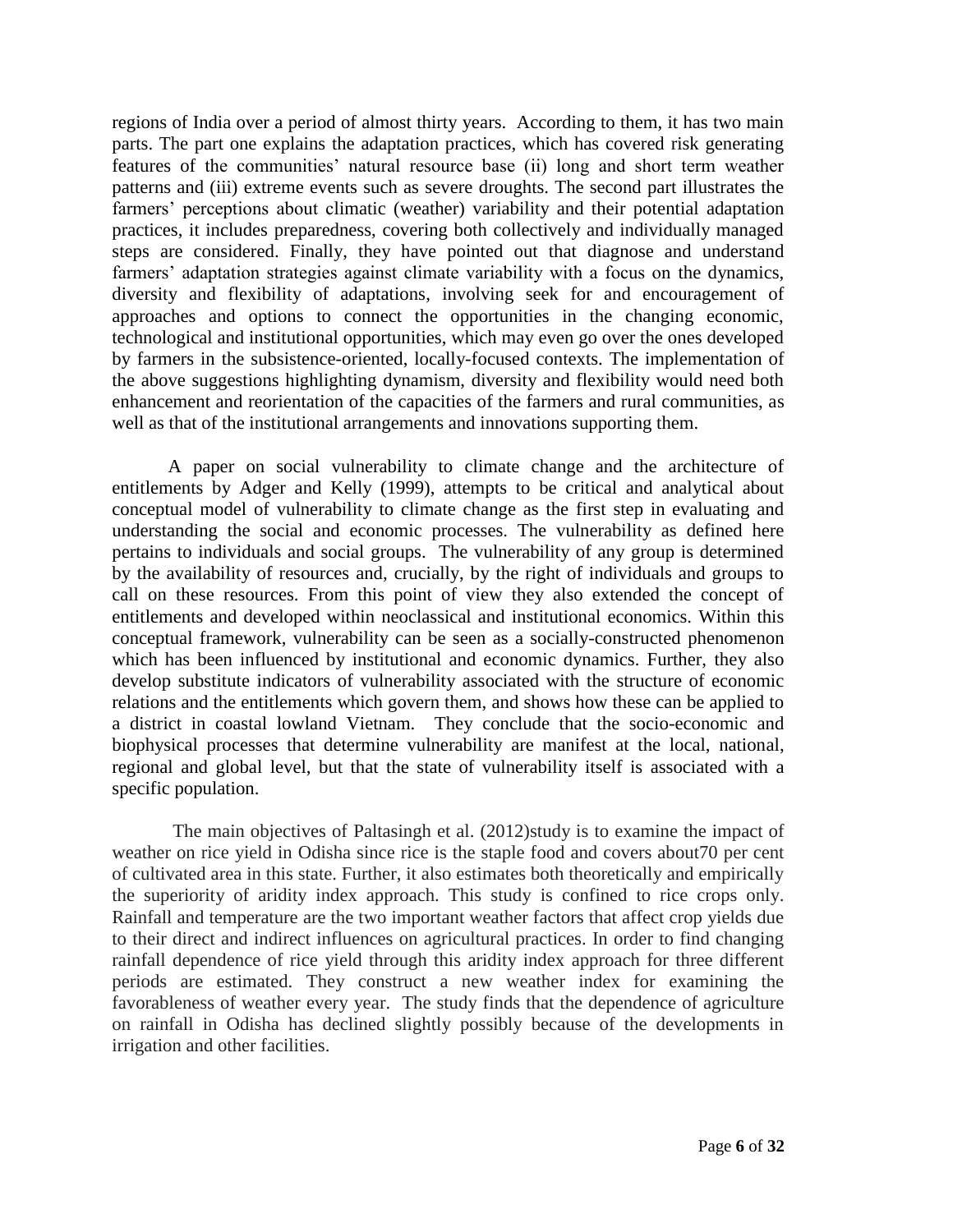Kumar et al. (2004) in their paper on "climate impacts on Indian agriculture, using historic production statistics for major crops" examine the influence of monsoon rainfall and some of its potential predictors such as ,Pacific and Indian Ocean sea-surface temperatures, Darwin sea-level pressure on crop production. The study finds that the crop response to monsoon rainfall has some predictability, even before the start of the growing season. This is a necessary but not sufficient condition for farm and policy applications of long-lead climate forecasts. Exploiting this predictability will require further work with refined predictors and prediction systems, higher resolution crop and rainfall data, and perhaps process-level models of crop response. The results also indicate, at the very coarse state scale, what major crops and regions show the greatest sensitivity to the predictable components of monsoon rainfall. This type of analysis, at a finer spatial scale, could provide useful information for targeting interventions.

A study conducted by Moorthy et al. (2012) examines the impact of historic climate change trends over a 50-year period, and develops a model that accommodates a number of farmer adaptation possibilities. The study sheds light on the importance of uncertainty in future impacts. Projections of future trends are estimated with considerable error, and do not benefit from realized year-to-year data for the periods of study and they also suggested that adaptation may play a role in mitigating adverse climate change effects.

Samuel and Adeola (2009) in their study examine the people"s perception about climate change and strategies employed to adapt in South Western Nigeria. Data was collected from administered questionnaire and held Focus Group Discussions to elicit information, where 350 valid responses were used for further analysis. The Logit model was used to analyze the determinants of the perception and adaptation level of climate change. This study conclude that there is a need for agricultural economists and other stakeholders in environmental management and agricultural sustainability in developing countries to come to terms with negative impacts of climate change and likely positive and beneficial response strategies to global warming.

Innes and Kane (1995) study discuss about the effects, problems and opportunities of climate change on agriculture sector. A study on Adapting to Climate Variability in Semi-arid Regions by Reddy et al, (2010) attempts to understand farmers' adaptability to climate variability using the Sustainable Rural Livelihoods (SRL) framework in two differently endowed locations in the semi-arid region of Andhra Pradesh (AP), South India. The study indicated that the aggregate picture do not hold good at the household level. As against the observations at the aggregate level, neither physical capital nor financial capital turned out to be significant at the household level. This indicates the importance of assessing the adaptation levels at the household level inorder to arrive at better insights for policy purposes.

A research study carried out by Nhemachena and Hassan (2007) on micro level analysis of farmers" adaptation to climate change in Southern Africa describes farmer perceptions to changes in long-term temperature and precipitation as well as various farm-level adaptation measures and barriers to adaptation at the farm household level data based on a cross-sectional study of three countries namely South Africa, Zambia and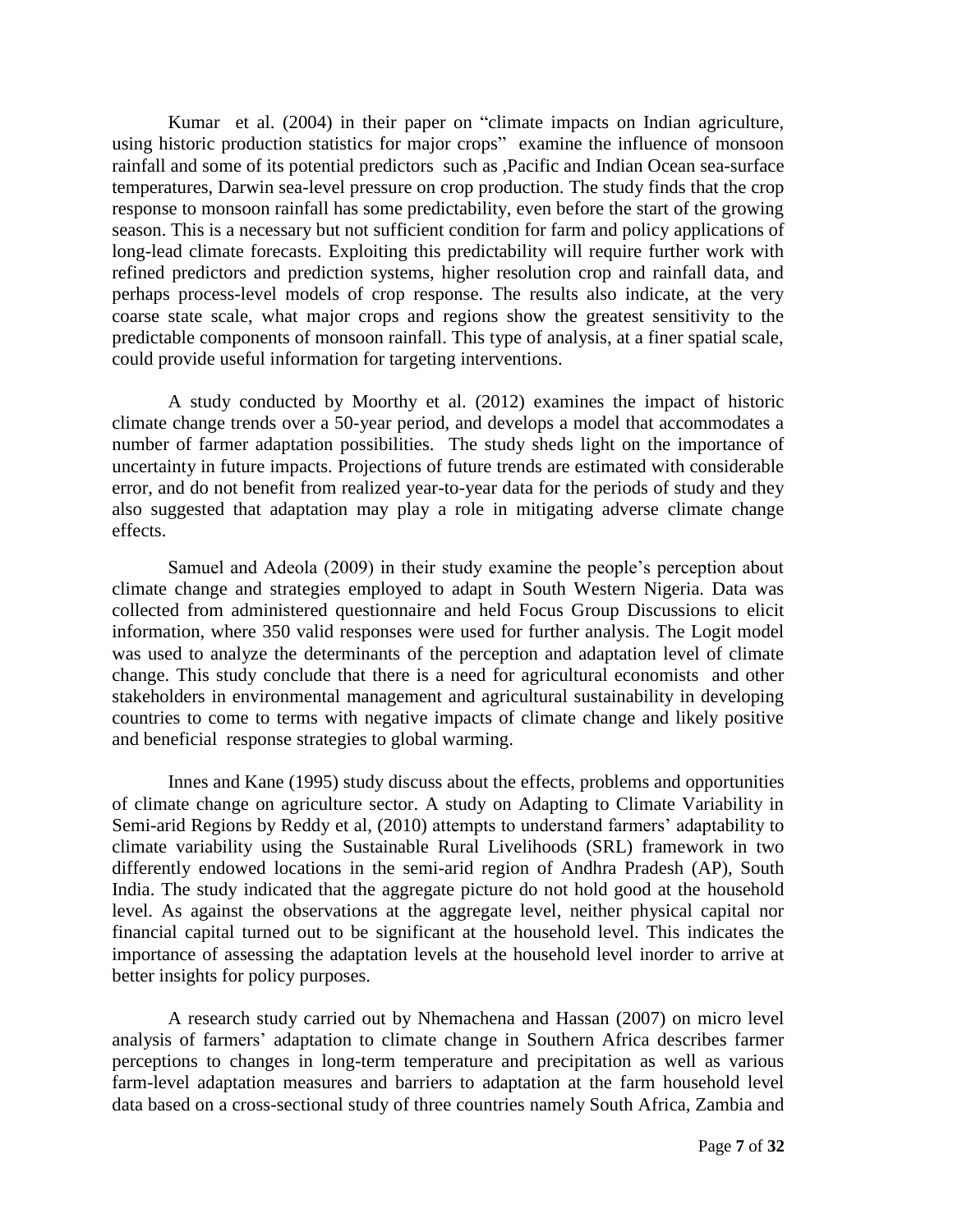Zimbabwe. A multivariate discrete choice model is used to identify the determinants of farm-level adaptation strategies. Adaptation to climate change involves changes in agricultural management practices in response to changes in climate conditions. It often involves a combination of various individual responses at the farm-level and assumes that farmers have access to alternative practices and technologies available in the region. The study confirmed that access to credit and extension and awareness of climate change are some of the important determinants of farm-level adaptation. An important policy message from these results is that enhanced access to credit, information as well as to markets can significantly increase farm-level adaptation.

The review based paper by Kashyapi et al (2008) makes a critical review on the impact of climate change aimed at providing the global overview on the subject. The impacts of the projected changes in climate include changes in many aspects of biodiversity. Further study also observed changes in agricultural crops with reference to phenology, management practices, pests and diseases and yields. They also looked at impacts of climate change on agriculture of different continents. The study covered increase in the temperature, changes in the precipitation, sea-level rise and concentration of atmospheric CO2. Agriculture is the largest employer in the world and the most weather dependent, of all the human activities. Simultaneously, agriculture is the most vulnerable to weather and climate risks. Of total annual crop losses in the world agriculture are mainly due to direct weather impacts *viz.* droughts, floods, untimely rain, frost, hail, heat and cold waves and severe storms. The main conclusion emerging from this global impact studies is that the climate change has the potential to change significantly the productivity of agriculture. Some high productive areas may become less productive or vice-versa. It is also suggested the tropical and sub-tropical regions may be more likely to suffer by droughts and loss in crop productivity.

A study by Guiteras (2007) aims at estimating the economic impacts of climate change on Indian agriculture in the short-term and medium-term. The district level panel data was used in this study. Since agriculture contributed roughly 20 percent of India"s GDP, this implies a cost of climate change of 1 to 1.8 percent of GDP per year over the medium run. According to his estimates, derived from short-run weather effects are also related for predicting the medium-run economic impact of climate change if farmers are constrained in their ability to recognize and adapt quickly to changing mean climate. The predicted medium-run impact is negative and statistically significant. From his estimated result, he also suggested that climate change is likely to impose significant costs on the Indian economy unless farmers can quickly recognize and adapt to increasing temperatures. Such rapid adaptation may be less plausible in a developing country, where access to information and capital is limited.

Anandhi (2010) in his paper "assessing impact of climate change on season length in Karnataka for IPCC SRES scenarios" discuses the uncertainty of season length in Karnataka state, India. The changes in seasons and season length are an indicator in this study. In this study, the seasons are classified based on meteorological variables such as wet and dry seasons based on rainfall; warm and cold seasons based on temperature; windy and non-windy seasons based on wind; and their combinations. The study finds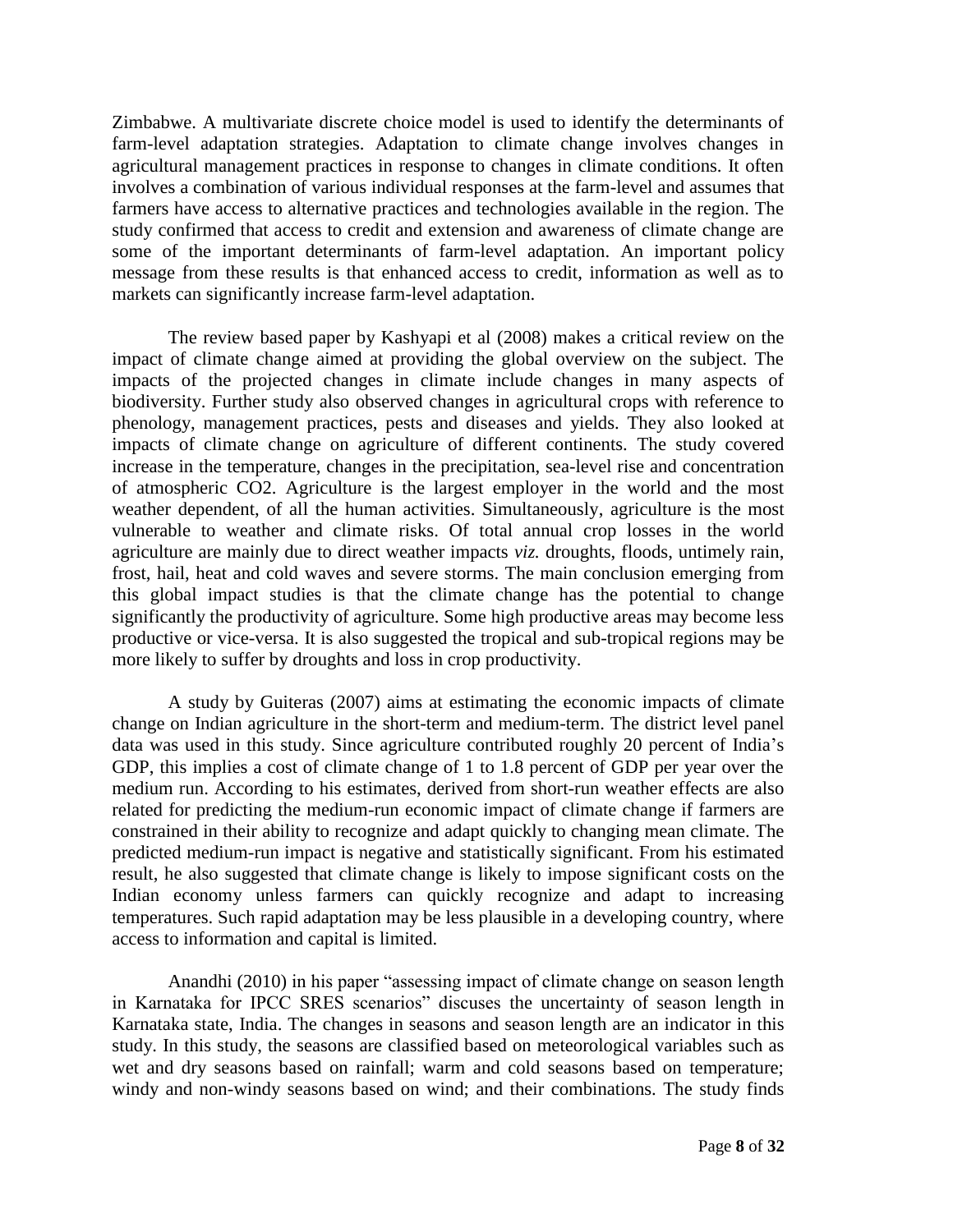that no distinct cluster could be obtained when the number of seasons was increased beyond three.

The paper by Shashidahra and Reddy (2002) examines the farmer adaptation strategies to climate change in Upper Krishna Project area of Karnataka state. Both primary and secondary data was used for this study. The study finds that awareness of climate change is an important component of farm-level adaptation. The study also reveals that temperature has increased over the years, rainfall is characterized by large inter annual variability with previous three years being very dry. The study also suggested appropriate polices to help farmers adapt the changes in climatic conditions like crop development, improving climate information forecasting, and promoting appropriate farm-level adaptation measures such as use of irrigation technologies. The study by Antle (1995) examines the impacts of climate change on agricultural resources and production with given technology and institutions in developing countries, especially tropical agriculture. This study also analyses the challenging task to predict how agricultural technologies and institutions may evolve over the next thirty, sixty, or one hundred years.

A study by Ashalatha et al(2012) assesses the impacts of drought assesses the impact of drought on the yield of rainfed crops to identify the level of awareness on the climate change and to identify the factors influencing decision making influencing the decision making on the coping mechanisms to mitigate the impacts of climate change. Primary and secondary data were used in this study. The study revealed that the climatic variation as incidence of drought have significant impact on the production of rainfed crops. The small and medium farmers were more vulnerable to climate change and to a larger extent, adopted coping mechanisms for climate change compared to large farmers. It also suggested that as the impacts of climate change are is growing day by day, it should be addressed through policy viewpoint at the earliest to avoid short term effects such as yield and income loss and long-term effects such as suspend agricultural profession by the rainfed farmers.

#### **3.2 Studies on Vulnerability**

Through a scan of literature, one could find several research papers in the area of climate change vulnerability. These studies help us in not only identifying important indicators but also help understanding the methodological nuances. Rao et al. (2013) presents the analysis of vulnerability of agriculture to climate change and variability at the district level considering the fact that most of the development planning and programme implementation is done at district level in India. Also, most of the nonclimatic data that is integral to assessment of vulnerability to climate change and adaptation planning is also available at district level. The analysis was done for the 572 rural districts as appearing in the 2001 Census of India. The study found that looking at different indicators related to climatic projections also showed some districts where the annual rainfall is likely to increase and the number of rainy days to increase which actually present some opportunities for harvesting more rain water which can be helpful in improving crop production and productivity. The study suggested that there is a need to redesign rain water harvesting structures and strategies to handle higher runoff in a shorter period so that surplus water is harvested while preventing soil loss too. There are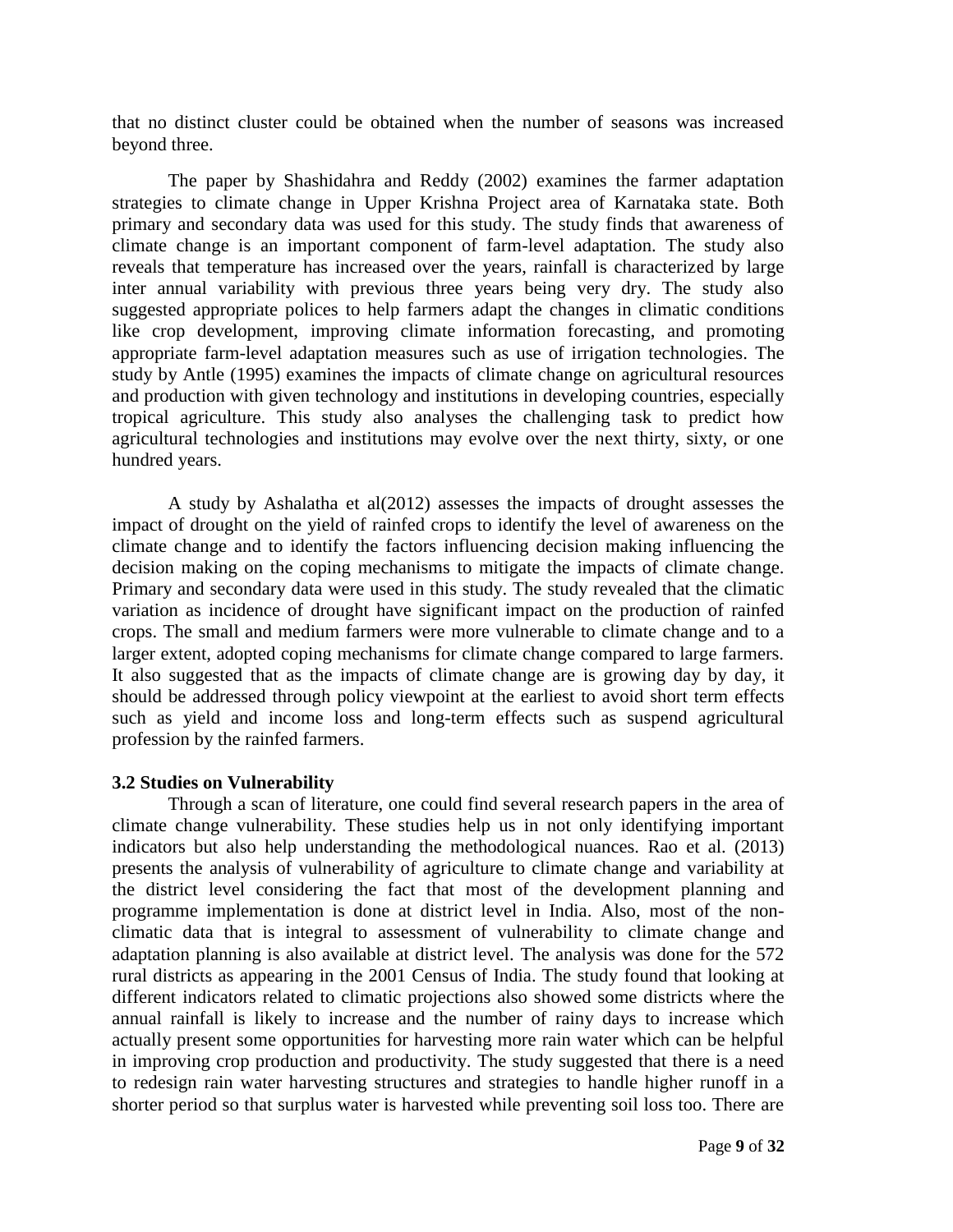also some districts where the incidence of drought is projected to decline. Plans and strategies are therefore to be put in place to optimize crop yields and incomes from such improved situation. Such opportunities can be gainfully harnessed which, will be a significant step towards making Indian agriculture more climate resilient and smart.

The study by Mendelsohn and Dinar (2003) examines the interaction between climate, water and agriculture. This study tests whether surface water withdrawal can help to explain the variation of farm values across the United States and whether adding these variables to the standard "Ricardian model" changes the measured climate sensitivity of agriculture. It updates the American cross-sectional agricultural studies by using the 1997 U.S. Census of agriculture and takes data on water variables from the U.S. Geological Survey, 1995. A study by O"brien and Mileti (1992) on "Citizen Participation in Emergency Response Following the Loma Prieta Earthquake" examines the vulnerability to climate change and stated that in addition to economic well-being and stability, being important in the resilience of populations to environmental shocks, the structure and health of the population may play a key role in determining vulnerability. Age is an important consideration as the elderly and young persons are inherently more susceptible to environmental risk and hazard exposures. Generally, populations with low dependency ratio and in good health are likely to have the widest coping ranges and thus be least vulnerable in the face of hazard exposures. Further, they also suggest that collective identification may be necessary but not sufficient cause for collective actions in response to disaster.

Handmer et al., (1999) examined the coping mechanisms to environmental shock or hazard brought about by biophysical vulnerability. The factors like institutional stability and strength of public infrastructure are of crucial importance in determining the vulnerability to climate change. A well-connected population with appropriate public infrastructure will be able to deal with a hazard effectively and reduce the vulnerability. Such a society could be said to have low social vulnerability. If there is an absence of institutional capacity in terms of knowledge about the event and ability to deal with it, then such a high vulnerability is likely to ensure that biophysical risk turns into an impact on the human population.

A research work was carried out by Atkins et al. (1998) calculated the methodology for measurement of vulnerability and to construction of a suitable composite vulnerability index for developing countries and island states. The composite vulnerability indices were presented for a sample of 110 developing countries for which appropriate data were available. The index suggests that small states are especially prone to vulnerable when compared to large states. Among the small states, such as Cape Verde and Trinidad and Tobago are estimated to suffer relatively low levels of vulnerability and majority of the states estimated to experience relatively high vulnerability and the states like Tonga, Antigua and Barbedas being more vulnerable to external economic and environmental factors.

A study was conducted by Christopher Easter, (1999) estimates a vulnerability index for the commonwealth countries, which is based on two principles. Firstly, the impact of external shocks over which the country has affected and secondly the resilience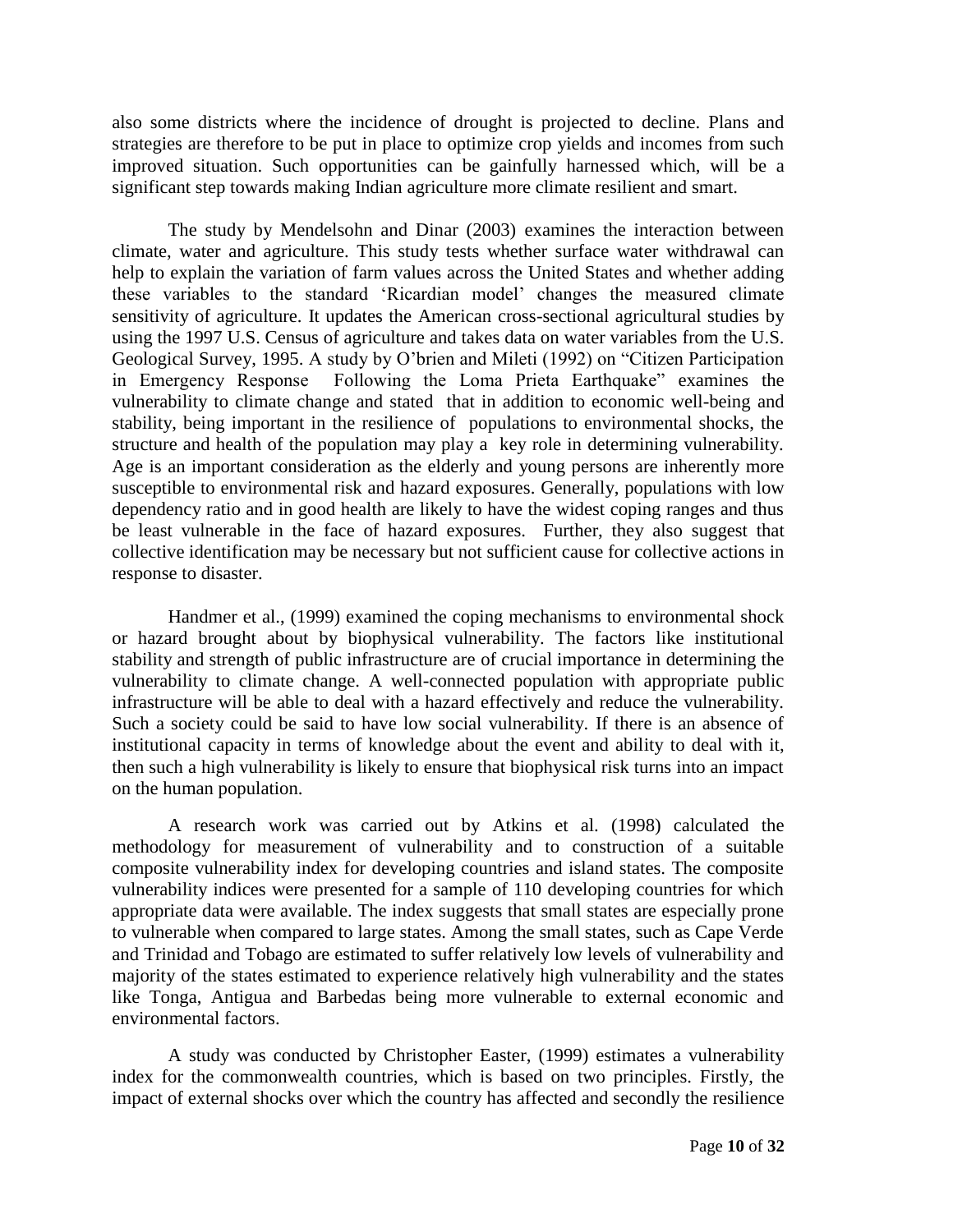of a country to withstand and recover from such shocks. The analysis used a sample of 111 developing countries of which 37 small and 74 large for which relevant data were available. The results indicated that among the 50 most vulnerable countries, 33 were small states with in this 27 are least developed countries and 23 are islands. In the least vulnerable 50 countries, only two were small states.

A study on assessing Indian cities for vulnerability to climate change by Kelkar et al.(2011) critically evaluates the vulnerability of Indian cities to climate change in the context of sustainable development. City-scale indicators are developed for multiple dimensions of security and vulnerability. Factor analysis is employed to construct a vulnerability ranking of 46 major Indian cities. The study reveals that high aggregate levels of wealth do not necessarily make a city less vulnerable, and cities with diversified economic opportunities could adapt better to the new risks posed by climate change than cities with unipolar opportunities. Finally, highly polluted cities are more vulnerable to the health impacts of climate change, and cities with severe groundwater depletion will find it difficult to cope with increased rainfall variability. The study also suggested that the policymaking by fostering greater appreciation of the multi-dimensional aspects of sustainability and vulnerability.

A study conducted by Heltberg and Bonch-Osmolovskiy (2011) on mapping vulnerability to climate change develops a methodology for regional disaggregated estimation and mapping of the areas that are ex-ante the most vulnerable to the impacts of climate change and variability and applies it to Tajikistan, a mountainous country highly vulnerable to the impacts of climate change. They have constructed the vulnerability index as a function of exposure to climate variability and natural disasters, sensitivity to the impacts of that exposure, and capacity to adapt to ongoing and future climatic changes. The study found that vulnerability varies according to socio-economic and institutional development in ways that do not follow directly from exposure or elevation: in climate change, geography is not destiny. And also indicate that urban areas are by far the least vulnerable while RRS oblast, in particular its eastern mountainous areas, is the most vulnerable and the remote GBAO mountains rank in the middle.

Given this scenario, the main objective of this study is to understand and map the vulnerability to climate change across districts of four southern states of India. **Map 1:**

#### **4. Data sources and study region**

Four Southern states in India were selected for this study. Map 1 shows the location map of study area. The states include Andhra Pradesh, Tamil Nadu, Karnataka and Kerala. There are 21 indicators used for the construction of vulnerability indices using the data of the period 2011. Out of the 21 indicators, 9 indicators are related to sociodemographic vulnerability, 4 indicators are on occupational vulnerability, 4 indicators deal with agricultural vulnerability and the rest 4 indicators represented the climate and CPR vulnerability



Page **11** of **32**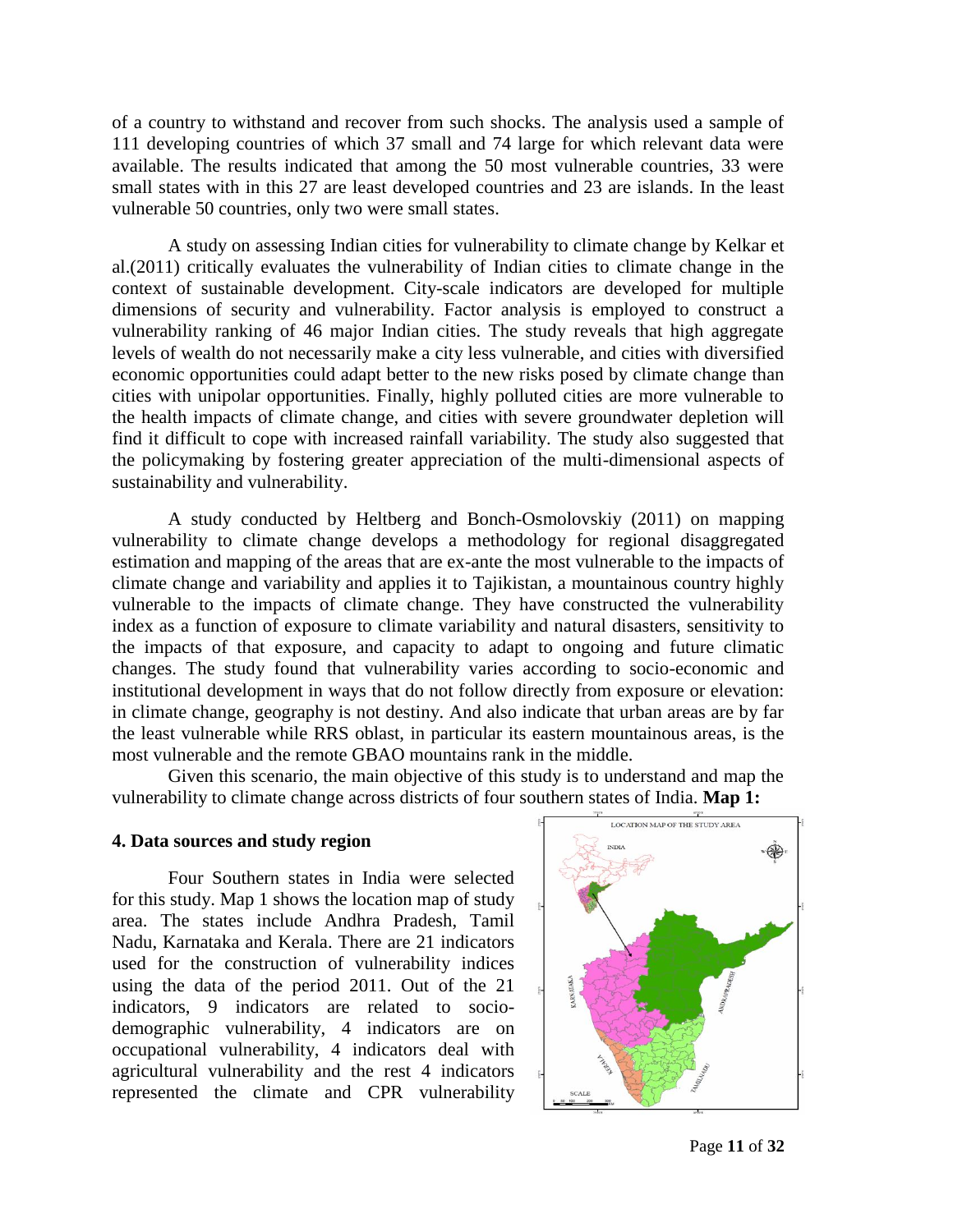component. The data pertaining to various socio-demographic, occupational, agricultural indicators were collected and compiled from different sources, including census in India 2011 and Directorate of Economics and Statistics of respective states governments. Rainfall data was collected from the India Meteorological Department (IMD). Vulnerability is very often reflected in the state of the economic system as well as the socio-economic features of the population living in the system. In order to understand this, we intend to compute vulnerability index covering socio-demographic, occupational, agricultural, climatic and CPR dimensions across various districts and ecosystems in southern states of India. Based on these indicators, we constructed a composite vulnerability index.

#### **5. Methodology**

There are several methods for evaluating the level of vulnerability each one having some or other limitation. One of the major limitations arises from the assumptions made about the vulnerability indicators and weightage assigned to those in the aggregate index. Some of these methods for combining the effect of various indicators are presented here along with their limitations.

One of the important and widely used methods is Principal Component Analysis method. This method is generally based on restrictive assumptions regarding the vulnerability indicators. It assumes that the variable indicators are linearly related. When non-linearity is present, the component analysis is not appropriate. Further, one cannot assign any special meaning to the transformed variables with respect to socio-economic vulnerability. They are artificial orthogonal variables not directly identifiable with a particular economic situation. In such situation multiple factor analysis method has advantage. The main advantage of this method is the "factor loading" that can be used as weights for combining the effects of various indicators. However, this method does not serve the purpose to arrive at a meaningful and comparable composite index of vulnerability when the indicators are presented in different scale of measurements.

Another method known as aggregation method is the simple addition of the values of the vulnerability indicators is taken as composite index of vulnerability. The method is not suitable as the composite index of vulnerability obtained by the use of the method depends on the units in which the data are recorded.

In a monetary index vulnerability indicators are converted into monetary values and total of these values is taken as the composite index of vulnerability. Monetary values of vulnerability indicators may change from place to place and from time to time. In this way this method affects the composite index adversely. One more difficulty may also come in this method because all the indicators cannot be converted into monetary values. Indicators like 'death rate', 'birth rate', 'sex ratio', literacy rate' etc. cannot be converted into monetary values.

In ranking method each unit is allotted ranks based on different vulnerability indicators. Sum of ranks for all the indicators of the unit is taken as the composite index of vulnerability. Ranking procedure does not take into account the magnitude of differences between indicators and units.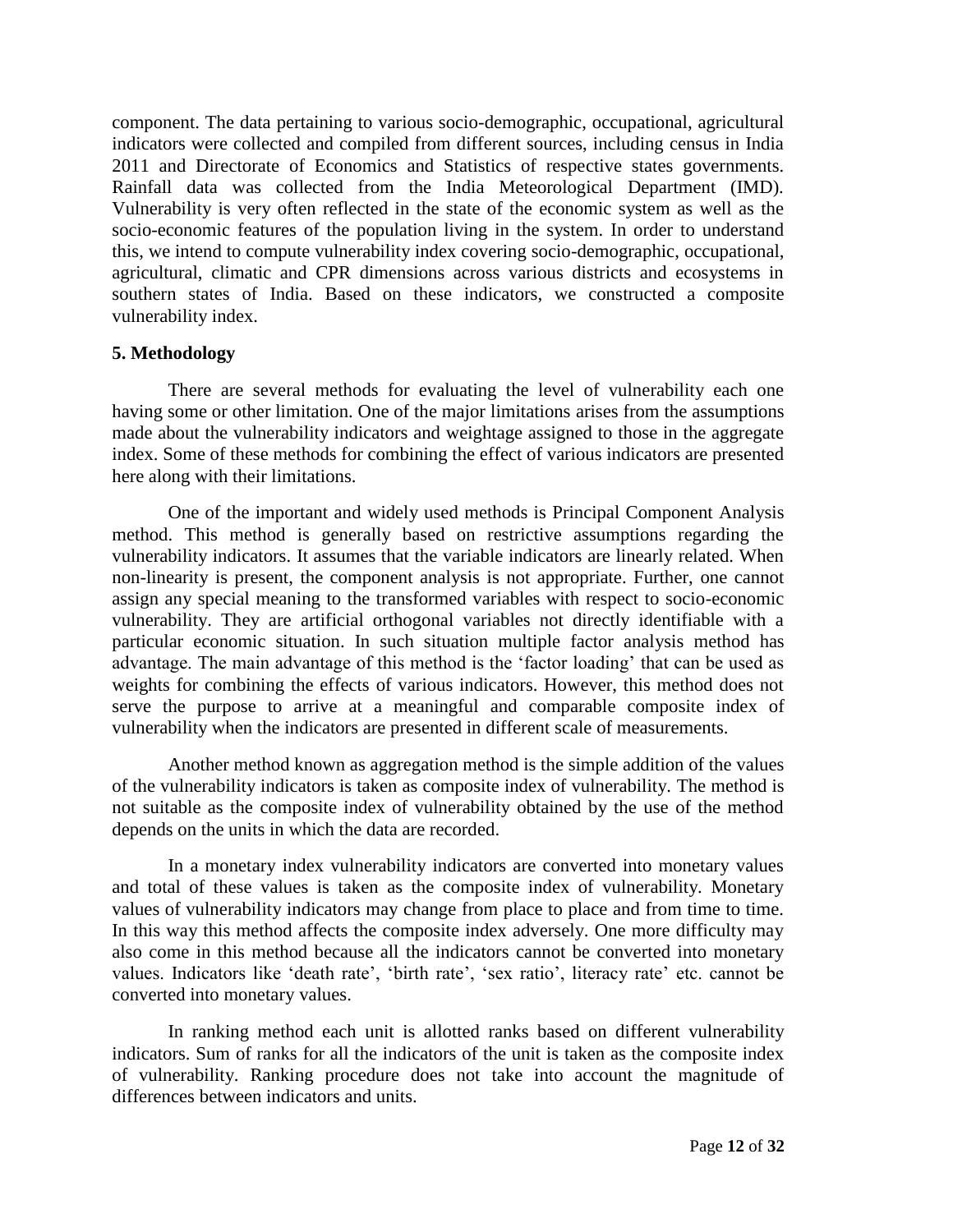Having understood various methods of indexing, availability of types of data and keeping in view the limitations of the above methods, the following procedure for estimation of composite index is followed in this study.

#### *Normalization of indicators using functional relationship*:

A normalization procedure was adopted for adjusting indicator values to take the values between 0 and 1 using following formula;

**Step 1**: The dimension index for each of the indicator for each ecosystem (xi) is computed as

$$
X_{ij} = \frac{X_{ij} - MinX_i}{MaxX_i - MinX_i}
$$
 (1)

Whenever an indicator has negative relationship with vulnerability then the index is calculated as

$$
X_{ij} = \frac{Min X_i - X_{ij}}{Max X_i - Min X_i}
$$
 (2)

This is possible when, for example, higher literacy leads to lower vulnerability. Where, Xij is the normalized value of vulnerability indicator,  $X_{ii}$  is the value of ith vulnerability indicator in the jth block, "Min Xi and "Max Xi " denote to the minimum and maximum value of the ith vulnerability indicator across different ecosystem.

**Step 2**: Calculate an average index for each of the five sources of vulnerability viz. Socio-demographic, Climatic, Agricultural and Occupational, CPR vulnerability. This is done by taking a simple average of the indicators in each category.

Average Vulnerability Index  $(AVI)_i = [Indication 1 + \dots + Indication J] / J$  (3)

**Step 3**: Aggregate across all the sources of vulnerability by the following formula.

Composite vulnerability index = 
$$
\frac{\left[\sum_{i=1}^{n} (AVI_i)^{\alpha}\right]^{1/\alpha}}{n}
$$
 (4)

where *n* is the number of sources of vulnerability and  $\alpha = n$ . The vulnerability indices can be worked out for each period of time and they can be compared to assess the changes in vulnerabilities over the period of time.

#### **6. Mapping the vulnerability in four southern states of India**

In this section an attempt is made to understand and map the vulnerability to climate change through a district level analysis. It covers four southern states namely Andhra Pradesh, Tamil Nadu, Karnataka and Kerala. There are 21 indicators used for the construction of vulnerability indices at particular time period of 2011. Out of the 21 indicators, 9 indicators are concerned with socio-demographic vulnerability, 4 indicators are related to occupational vulnerability, 4 indicators deal with agricultural vulnerability and the rest 4 indicators represent the climate and CPR vulnerability. The data pertaining to various socio-demographic, occupational, agricultural indicators were collected and compiled from different sources, like census in India 2011, Directorate of Economics and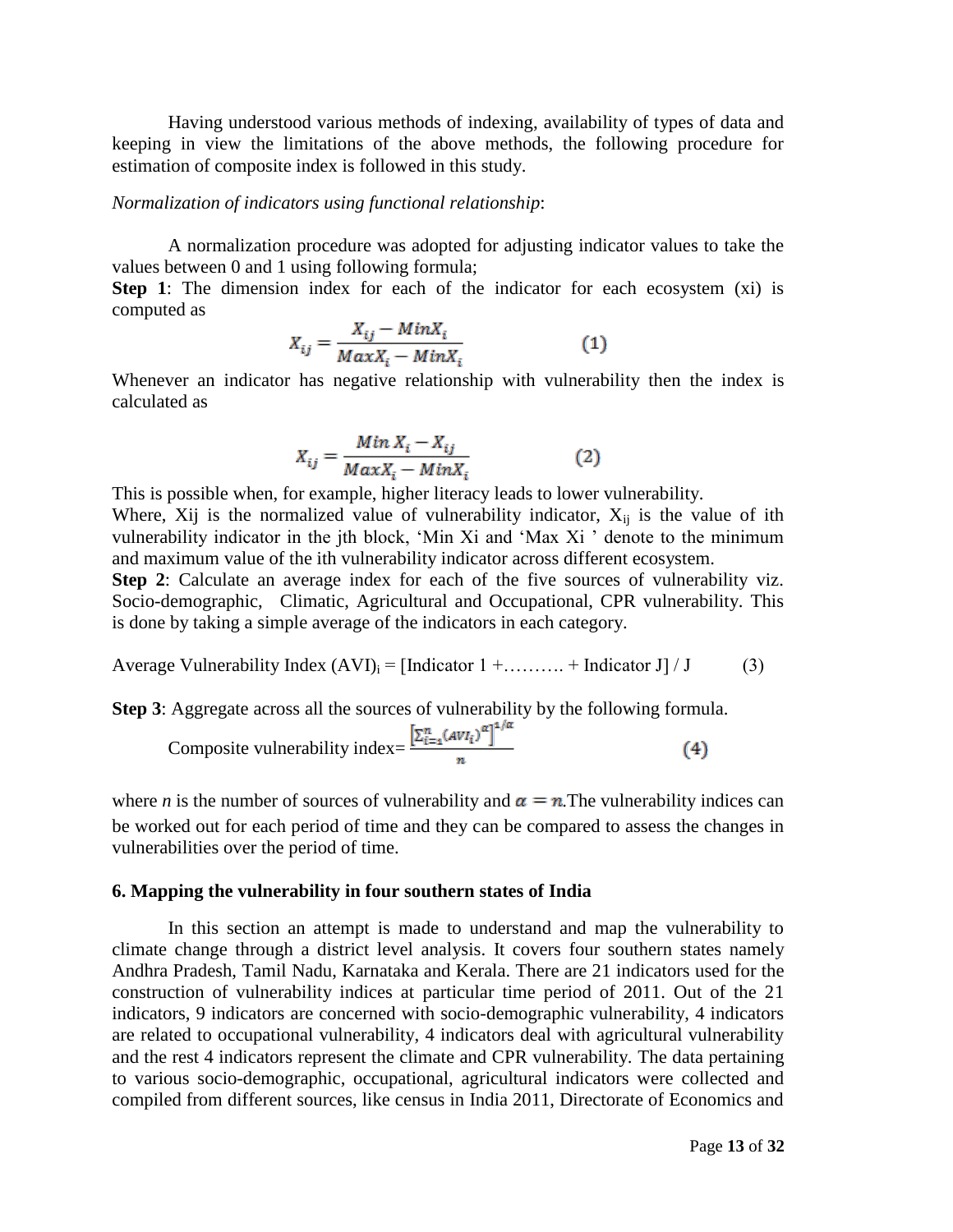Statistics of respective state. Rainfall data was collected from the India Meteorological Department. Vulnerability is often reflected in the state of the economic system as well as the socio-economic features of the population living in the system. In order to understand this we intend to compute vulnerability index covering socio-Demographic, Occupational, Agricultural, Climatic and CPR dimensions across various ecosystems in India. Further, we constructed a vulnerability index of each ecosystem of India. Finally we constructed composite vulnerability index.

#### *6.1 Functional Relationship of Indicators with Vulnerability*

The table 1 shows the functional relationship between the indicators and vulnerability. In this study we used the following broadly classified categories namely, socio-economic& demographic, occupational, climatic, CPR and agricultural indicators.

| Components             | Indicators                                    | Functional   |
|------------------------|-----------------------------------------------|--------------|
|                        |                                               | Relationship |
|                        | a) Average HH Size                            | $+$          |
|                        | b) Density of population (persons per sq. km) | $+$          |
|                        | c) % of female                                | $+$          |
|                        | d) Growth of Population                       | $+$          |
| Socio-Demographic      | e) % of SC Population                         | $+$          |
|                        | f) % of ST Population                         | $+$          |
|                        | g) % Literacy                                 |              |
|                        | h) Sex ratio                                  | $+$          |
|                        | i) BPL                                        | $+$          |
|                        | a) % of Marginal workers                      | $+$          |
| Occupational           | b) % of Non Workers                           | $+$          |
|                        | c) % of cultivators                           |              |
|                        | d) % of agricultural workers                  | $+$          |
|                        | a) Cropping intensity                         |              |
| Agricultural           | b) % of irrigation area                       |              |
|                        | c) % of Fallow land                           |              |
|                        | d) % of net sown area                         |              |
| <b>Common Property</b> | % OF CPR to TGA                               |              |
| Resources              | % of animal livestock to CPR                  | $+$          |
|                        | a) Rain fall variation                        | $+$          |
| Climate change         | b) Drought area                               | $^{+}$       |

Table: 1-Functional Relationship between Indicators and Vulnerability.

Source: prepared by the authors  $(2013)$ 

The density of population of the district was found to influence its demographic vulnerability and consequently the overall vulnerability to climate change. It was assumed to be positively related to the vulnerability to climate change, *i.e.,* with the increase in the number of persons per sq. km., the vulnerability would increase due to its direct impact on global warming. The literacy rate, on the other hand, was presumed to have a negative functional relationship with demographic vulnerability and thereby, on the overall vulnerability. Literacy rate points out the adaptability of the population to both adverse impacts caused by shocks and the opportunities created. It also implies the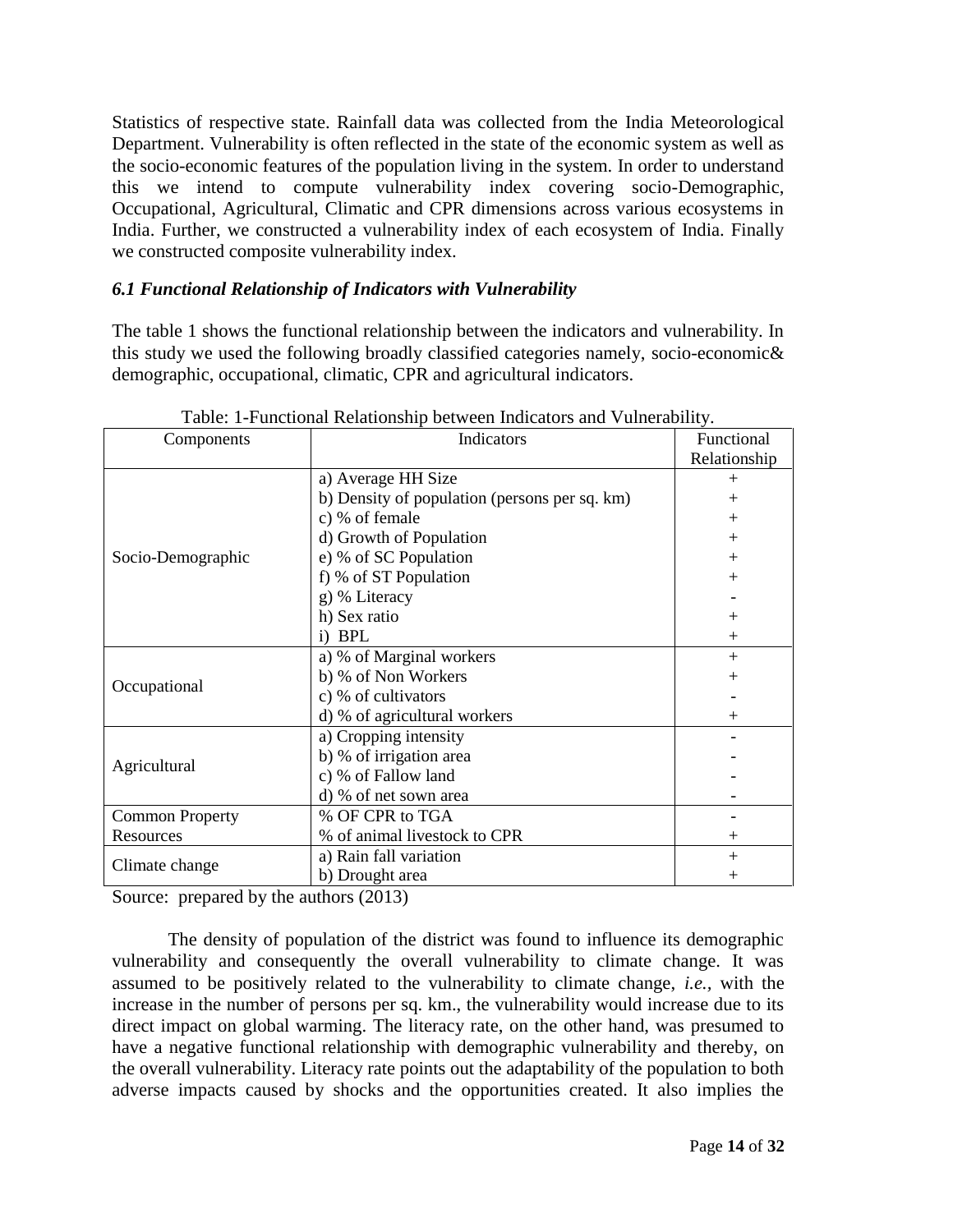proportion of expenditure on education in total public expenditure which indicates investment in human capital.

Similarly, the percentage cropping intensities and the total cropped area and % of rice cultivation area in the district, each of these comprising the agricultural indicators, were also hypothesized to have a negative Influence on the vulnerability to climate change. Climatic vulnerability was assumed to be positively related to the indicators such as variances in annual rainfall. This indicated that any increase in the variability of these climatic indicators would increase the vulnerability of the districts.

#### **7. Results and discussions**

#### **7.1 Andhra Pradesh**

The District-wise Vulnerability Indices of Andhra Pradesh have been worked out for different districts for socio- demographic and agricultural sector, occupational, climate and common property resources indictor. The districts have been ranked on the basis of vulnerability indices.

The District-wise Vulnerability Indices of Andhra Pradesh along with the rank of the districts are given in Table 2 and depicted in the Map 2. In case of sociodemographic index, Mahabubnagar was found to be the first place in vulnerable districts in the State whereas the district of West Godavari was on the last place. The vulnerability indices varied from 0.5201 to 0.2632. As regards overall occupational vulnerability, the district of Srikakulam was on the first place and the district of Hyderabad was on the last place. The vulnerability indices varied from 0.648 to 0.387.In case of agricultural indictor, Vizianagaram district is placed on the first position and Hyderabad is placed on the last position. The vulnerability indices varied from 0.655 to 0.00. With regards to common property resource indicator, the district of Hyderabad was found to have the first rank in the State whereas the district of Ananthapur was ranked at the last position. The vulnerability indices varied from 1.00 to 0.286. In case of overall climate vulnerability, the district of Karimnagar occupied the first place in the State and the district of Hyderabad was found to be at the last position. The composite indices vulnerability varied from 0.719 to 0.51.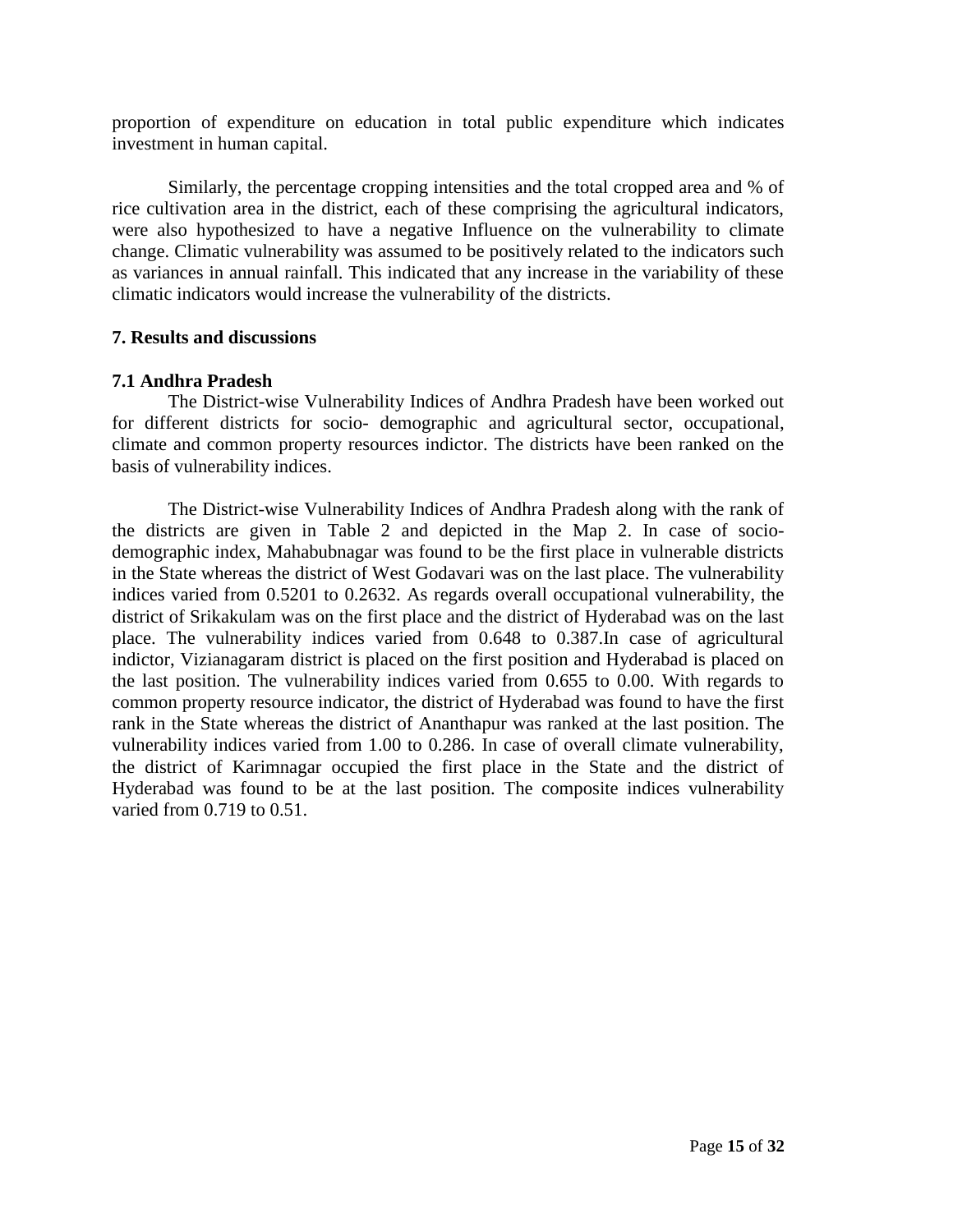| District            | Socio- Demo Vulnerability Index | Rank           | Occupational Vulnerability Index | Rank           | Agricultural<br>Vulnerability<br>Index | Rank           | <b>CPR</b><br>Vulnerability<br>Index | Rank           | Climate<br>Vulnerability<br>Index | Rank            |
|---------------------|---------------------------------|----------------|----------------------------------|----------------|----------------------------------------|----------------|--------------------------------------|----------------|-----------------------------------|-----------------|
| Adilabad            | 0.4679                          | $\overline{2}$ | 0.4594                           | 20             | 0.441                                  | 15             | 0.71200                              | 6              | 0.67183                           | $\overline{2}$  |
| Anantapur           | 0.3651                          | 13             | 0.5334                           | 10             | 0.573                                  | $\tau$         | 0.28654                              | 23             | 0.40597                           | 12              |
| Chittoor            | 0.3337                          | 18             | 0.4410                           | 21             | 0.707                                  | $\overline{2}$ | 0.47809                              | 16             | 0.39317                           | 14              |
| East Godavari       | 0.2768                          | 21             | 0.5290                           | 12             | 0.304                                  | 20             | 0.70780                              | $\tau$         | 0.51601                           | 5               |
| Guntur              | 0.3357                          | 17             | 0.5561                           | $\overline{7}$ | 0.349                                  | 19             | 0.62356                              | 11             | 0.38333                           | 15              |
| Hyderabad           | 0.3765                          | 12             | 0.3872                           | 23             | 0.000                                  | 23             | 1.00000                              | $\mathbf{1}$   | 0.15196                           | 23              |
| Karimnagar          | 0.3391                          | 16             | 0.5156                           | 13             | 0.350                                  | 18             | 0.54181                              | 13             | 0.71911                           | $\mathbf{1}$    |
| Khammam             | 0.4223                          | 5              | 0.5836                           | 2              | 0.521                                  | 10             | 0.58297                              | 12             | 0.56297                           | $\overline{4}$  |
| Krishna             | 0.2671                          | 22             | 0.5652                           | $\overline{4}$ | 0.290                                  | 21             | 0.70738                              | 8              | 0.47573                           | 8               |
| Kurnool             | 0.4617                          | $\mathbf{3}$   | 0.5646                           | 5              | 0.420                                  | 16             | 0.51897                              | 14             | 0.19293                           | 22              |
| Mahbubnagar         | 0.5201                          | 1              | 0.4785                           | 17             | 0.629                                  | 6              | 0.35188                              | 22             | 0.50000                           | 6               |
| Medak               | 0.4607                          | $\overline{4}$ | 0.4651                           | 19             | 0.509                                  | 12             | 0.67104                              | 10             | 0.40615                           | 11              |
| Nalgonda            | 0.3877                          | 10             | 0.5416                           | 9              | 0.467                                  | 13             | 0.44888                              | 18             | 0.40444                           | 13              |
| Nizamabad           | 0.4071                          | $\tau$         | 0.4861                           | 16             | 0.395                                  | 17             | 0.69511                              | 9              | 0.47865                           | $7\overline{ }$ |
| Prakasam            | 0.4029                          | 8              | 0.5636                           | 6              | 0.572                                  | 8              | 0.39330                              | 19             | 0.47397                           | 10              |
| Rangareddy          | 0.4203                          | 6              | 0.4002                           | 22             | 0.824                                  | $\mathbf{1}$   | 0.74909                              | $\overline{5}$ | 0.36123                           | 16              |
| <b>SPSR Nellore</b> | 0.3783                          | 11             | 0.5329                           | 11             | 0.515                                  | 11             | 0.39024                              | 20             | 0.29751                           | 20              |
| Srikakulam          | 0.3092                          | 20             | 0.6482                           | $\mathbf{1}$   | 0.563                                  | 9              | 0.76719                              | 3              | 0.33073                           | 18              |
| Visakhapatnam       | 0.3237                          | 19             | 0.4720                           | 18             | 0.663                                  | $\overline{4}$ | 0.36782                              | 21             | 0.47498                           | 9               |
| Vizianagaram        | 0.3473                          | 14             | 0.5552                           | 8              | 0.655                                  | 5              | 0.78557                              | 2              | 0.25475                           | 21              |
| Warangal            | 0.3995                          | 9              | 0.4867                           | 15             | 0.450                                  | 14             | 0.51887                              | 15             | 0.34248                           | 17              |
| West Godavari       | 0.2632                          | 23             | 0.5750                           | 3              | 0.183                                  | 22             | 0.75932                              | $\overline{4}$ | 0.57565                           | 3               |
| Y.S.R.              | 0.3429                          | 15             | 0.4960                           | 14             | 0.680                                  | 3              | 0.47797                              | 17             | 0.32714                           | 19              |

Table-2:District-wise Vulnerability Indices of Andhra Pradesh

Source: 1. Census of India, 2011.

2. Directorate of economics and statistical organization of Andhra Pradesh

3. Meteorology Departments of India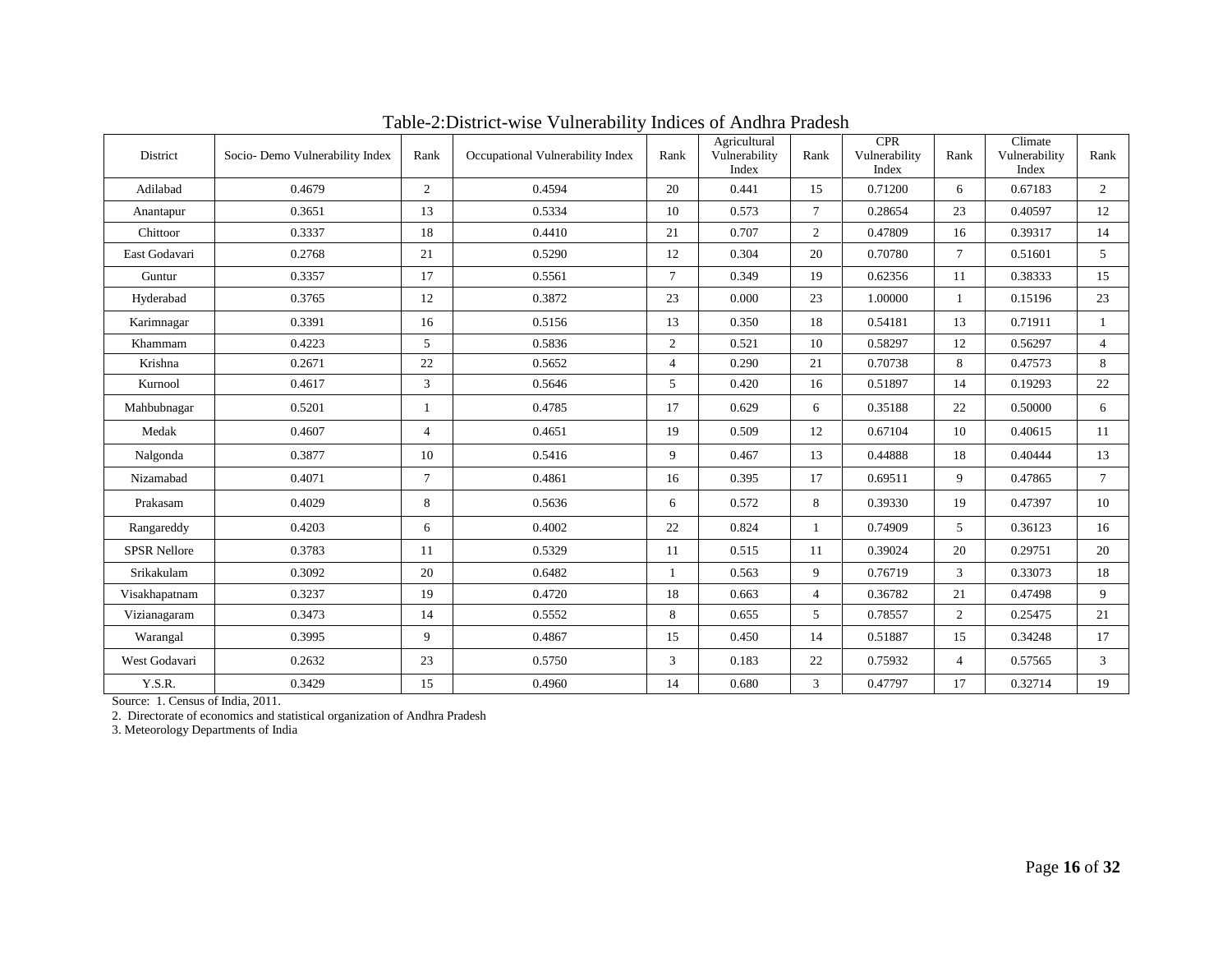## **Map 2:**

## **Mapping District-wise Vulnerability Indices of Andhra Pradesh**

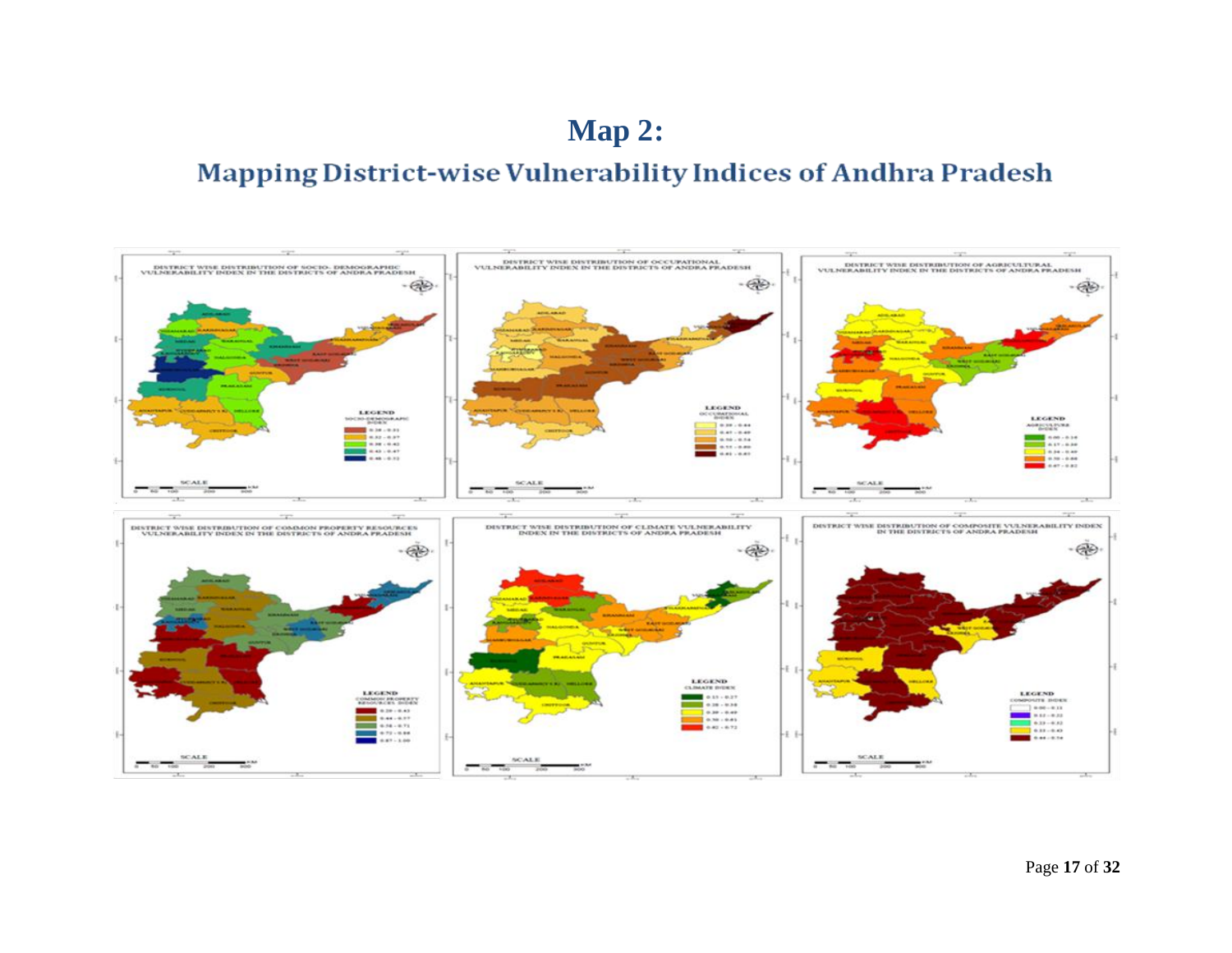Having looked at District-wise Vulnerability Indices of Andhra Pradesh, now we will turn to the composite indices of vulnerability have been worked out for different district' in Andhra Pradesh. The composite indices of vulnerability along with the district ranks are given in the Table 3. The districts have been ranked on the basis of vulnerability indices. The Table 3 shows that the rank 1 shows most vulnerable district and the vulnerability decreases as we go on increasing the rank. In Andhra Pradesh, Adilabad district is the most vulnerable district when we calculate the composite index of a few important indicators such as Socio- demographic and occupational, agricultural and climatic, CPR indicators. According to the composite vulnerability index, Hyderabad is the least vulnerable district of Andhra Pradesh. The composite indices of vulnerability varied from 0.538 to 0.00

| District                     | <b>Composite Vulnerability Index</b> | Rank           |
|------------------------------|--------------------------------------|----------------|
| Adilabad                     | 0.53866                              | $\mathbf{1}$   |
| Khammam                      | 0.53084                              | $\overline{2}$ |
| Rangareddy                   | 0.51852                              | 3              |
| Medak                        | 0.49494                              | $\overline{4}$ |
| Srikakulam                   | 0.49127                              | 5              |
| Mahbubnagar                  | 0.48753                              | 6              |
| Nizamabad                    | 0.48192                              | $\overline{7}$ |
| Vizianagaram                 | 0.47926                              | 8              |
| Prakasam                     | 0.47508                              | 9              |
| Karimnagar                   | 0.47379                              | 10             |
| Chittoor                     | 0.45526                              | 11             |
| Y.S.R.                       | 0.44823                              | 12             |
| Nalgonda                     | 0.44682                              | 13             |
| Visakhapatnam                | 0.44622                              | 14             |
| East Godavari                | 0.43867                              | 15             |
| Guntur                       | 0.43502                              | 16             |
| Warangal                     | 0.43483                              | 17             |
| $\overline{\text{K}}$ rishna | 0.43010                              | 18             |
| Anantapur                    | 0.41950                              | 19             |
| West Godavari                | 0.41372                              | 20             |
| Nellore                      | 0.41323                              | 21             |
| Kurnool                      | 0.40539                              | 22             |
| Hyderabad                    | 0.00000                              | 23             |

Table-3: Composite index of Vulnerability across Districts of Andhra Pradesh

Source: 1. Census of India, 2011.

2. Directorate of economics and statistical organization of Andhra Pradesh.

3. Meteorology Departments of India

#### **7.2 Karnataka**

The district-wise indices of vulnerability have been worked out for different districts for socio- economic indicators, occupational indicators, and agricultural sector, CPR, and climate change indicators. The districts have been ranked on the basis of vulnerability indices. The districts-wise indices of vulnerability in Karnataka along with the rank of the district are given in Table 4 and depicted in Map 3.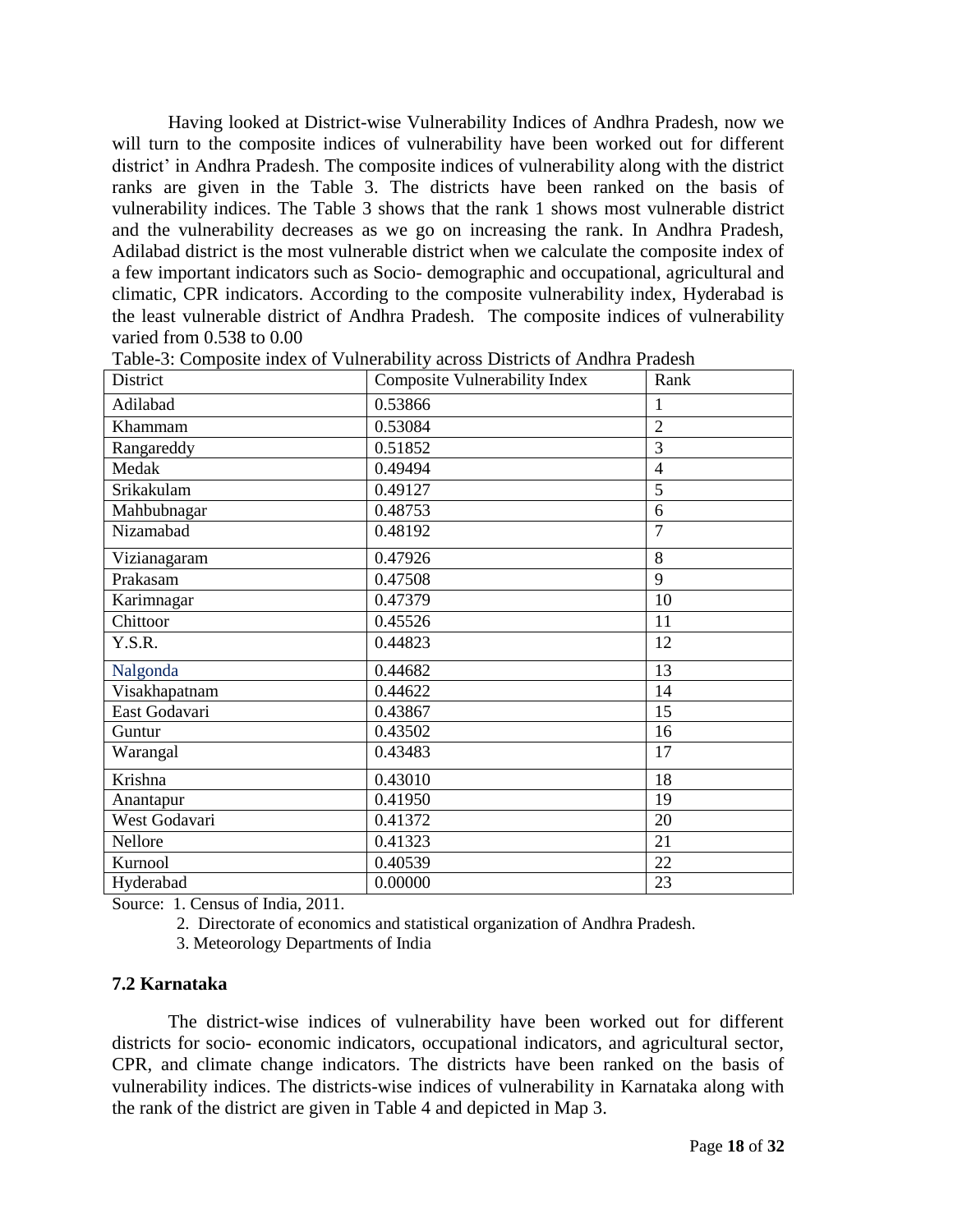| District               | Socio-Demographic<br>Vulnerability Index | Rank           | Occupational<br>Vulnerability Index | Rank           | Agricultural<br>Vulnerability Index | Rank           | Climate<br>Vulnerability<br>Index | Rank           | <b>CPR</b> Vulneralability<br>Index | Rank            |
|------------------------|------------------------------------------|----------------|-------------------------------------|----------------|-------------------------------------|----------------|-----------------------------------|----------------|-------------------------------------|-----------------|
| <b>Bagalkot</b>        | 0.4804                                   | 12             | 0.5147                              | 17             | 0.6564                              | $\overline{4}$ | 0.6607                            | $\overline{4}$ | 0.5261                              | 22              |
| Bangalore              | 0.3788                                   | 24             | 0.4319                              | 29             | 0.6090                              | $\tau$         | 0.2838                            | 24             | 0.9470                              | 1               |
| <b>Bangalore Rural</b> | 0.4147                                   | 17             | 0.7478                              | 1              | 0.5571                              | 13             | 0.9079                            | 1              | 0.9079                              | $\overline{3}$  |
| Belgaum                | 0.4058                                   | 19             | 0.4662                              | 22             | 0.4209                              | 26             | 0.1971                            | 29             | 0.4417                              | 25              |
| Bellary                | 0.5882                                   | 3              | 0.5268                              | 14             | 0.5447                              | 16             | 0.3552                            | 19             | 0.4453                              | 24              |
| Bidar                  | 0.5421                                   | $\overline{4}$ | 0.5293                              | 13             | 0.5168                              | 19             | 0.6534                            | 5              | 0.6534                              | 18              |
| Bijapur                | 0.4783                                   | 13             | 0.4966                              | 19             | 0.3828                              | 28             | 0.2654                            | 25             | 0.7031                              | 15              |
| Chamarajanagar         | 0.5266                                   | $\tau$         | 0.6142                              | $\overline{4}$ | 0.5540                              | 15             | 0.7070                            | 3              | 0.8060                              | $7\overline{ }$ |
| Chikkaballapura        | 0.5046                                   | 9              | 0.6732                              | $\overline{2}$ | 0.3347                              | 29             | 0.6384                            | 6              | 0.6384                              | 19              |
| Chikmagalur            | 0.3824                                   | 23             | 0.5194                              | 16             | 0.5134                              | 20             | 0.3016                            | 23             | 0.7364                              | 10              |
| Chitradurga            | 0.5359                                   | 5              | 0.6055                              | 5              | 0.5751                              | 10             | 0.3917                            | 13             | 0.3803                              | 27              |
| Dakshina Kannada       | 0.2786                                   | 30             | 0.4719                              | 21             | 0.5245                              | 18             | 0.5861                            | $\tau$         | 0.8114                              | 6               |
| Davanagere             | 0.4834                                   | 11             | 0.5252                              | 15             | 0.4964                              | 21             | 0.3029                            | $22\,$         | 0.6981                              | 16              |
| Dharwad                | 0.3764                                   | 25             | 0.4508                              | 27             | 0.5370                              | 17             | 0.3567                            | 18             | 0.8248                              | 5               |
| Gadag                  | 0.4275                                   | 15             | 0.5530                              | 10             | 0.4331                              | 24             | 0.2275                            | 27             | 0.7812                              | 9               |
| Gulbarga               | 0.5254                                   | 8              | 0.5410                              | 11             | 0.3236                              | 30             | 0.4845                            | 9              | 0.7081                              | 14              |
| Hassan                 | 0.3910                                   | 21             | 0.4511                              | 26             | 0.6063                              | 8              | 0.5277                            | 8              | 0.6265                              | 20              |
| Haveri                 | 0.4222                                   | 16             | 0.5561                              | 9              | 0.5957                              | 9              | 0.3434                            | 20             | 0.5504                              | 21              |
| Kodagu                 | 0.3565                                   | 27             | 0.4931                              | 20             | 0.6227                              | 6              | 0.2600                            | 26             | 0.7268                              | 11              |
| Kolar                  | 0.4885                                   | 10             | 0.6384                              | 3              | 0.6294                              | 5              | 0.3723                            | 17             | 0.3723                              | 28              |
| Koppal                 | 0.5313                                   | 6              | 0.6041                              | 6              | 0.5596                              | 12             | 0.3811                            | 16             | 0.7240                              | 12              |
| Mandya                 | 0.3881                                   | 22             | 0.4611                              | 23             | 0.6836                              | $\overline{2}$ | 0.3882                            | 15             | 0.6818                              | 17              |
| Mysore                 | 0.4615                                   | 14             | 0.4606                              | 24             | 0.4304                              | 25             | 0.4523                            | 11             | 0.5147                              | 23              |

## Table-4: Districts wise indices of vulnerability in Karnataka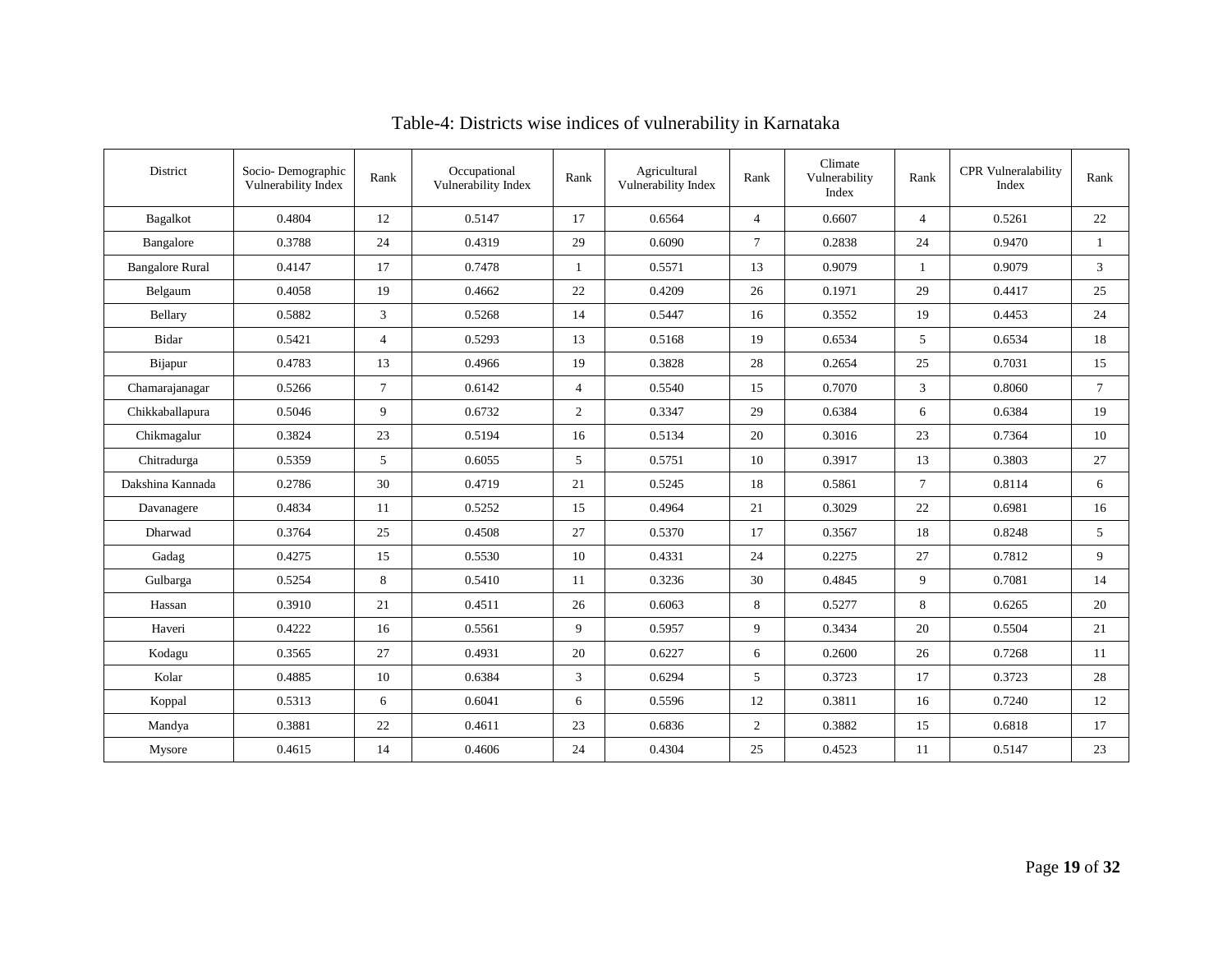| Raichur        | 0.6163 | ◠  | 0.5827 |    | 0.5570 | 14 | 0.1353 | 30 | 0.4381 | 26 |
|----------------|--------|----|--------|----|--------|----|--------|----|--------|----|
| Ramanagara     | 0.3945 | 20 | 0.3896 | 30 | 0.4762 | 23 | 0.8032 |    | 0.8032 |    |
| Shimoga        | 0.3675 | 26 | 0.4976 | 18 | 0.3967 | 27 | 0.3268 | 21 | 0.8337 |    |
| Tumkur         | 0.4099 | 18 | 0.5353 | 12 | 0.5620 |    | 0.4381 | 12 | 0.3567 | 29 |
| Udupi          | 0.3057 | 28 | 0.4341 | 28 | 0.4814 | 22 | 0.2038 | 28 | 0.9247 |    |
| Uttara Kannada | 0.2922 | 29 | 0.4548 | 25 | 0.6716 |    | 0.4829 | 10 | 0.7086 | 13 |
| Yadgir         | 0.6463 |    | 0.5770 |    | 0.7030 |    | 0.3889 | 14 | 0.2829 | 30 |

Source: 1. Census of India, 2011.

2. Directorate of economics and statistical organization of Karnataka

3. Meteorology Departments of India **Map 3:**

### Mapping District-wise Vulnerability Indices of Karnataka

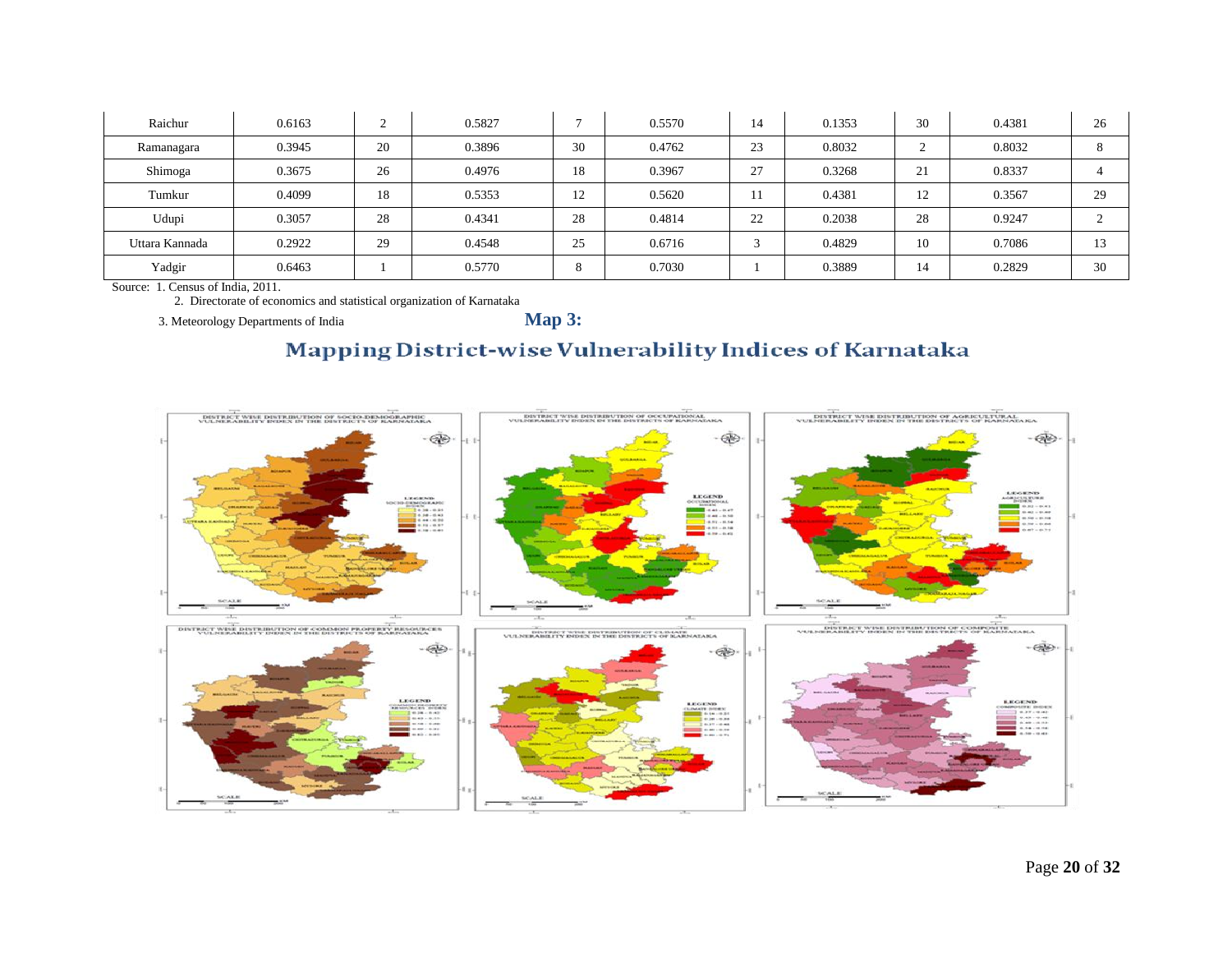| <b>Districts</b>       | <b>Composite Vulnerability Index</b> | Rank            |
|------------------------|--------------------------------------|-----------------|
| Chamarajanagar         | 0.6336                               | $\mathbf{1}$    |
| <b>Bangalore Rural</b> | 0.5908                               | $\overline{2}$  |
| Bidar                  | 0.5758                               | 3               |
| <b>Bagalkot</b>        | 0.5627                               | $\overline{4}$  |
| Koppal                 | 0.5483                               | 5               |
| Chikkaballapura        | 0.5271                               | 6               |
| Kolar                  | 0.5210                               | $\overline{7}$  |
| Hassan                 | 0.5125                               | 8               |
| Dakshina Kannada       | 0.5049                               | 9               |
| Mandya                 | 0.5036                               | 10              |
| Gulbarga               | 0.5010                               | 11              |
| Uttara Kannada         | 0.4977                               | 12              |
| Yadgir                 | 0.4920                               | $\overline{13}$ |
| Chitradurga            | 0.4884                               | 14              |
| Dharwad                | 0.4849                               | 15              |
| Bangalore              | 0.4848                               | $\overline{16}$ |
| <b>Bellary</b>         | 0.4845                               | 17              |
| Davanagere             | 0.4843                               | 18              |
| Haveri                 | 0.4836                               | 19              |
| Ramanagara             | 0.4835                               | 20              |
| Chikmagalur            | 0.4688                               | 21              |
| Mysore                 | 0.4631                               | 22              |
| Kodagu                 | 0.4604                               | $\overline{23}$ |
| Shimoga                | 0.4562                               | 24              |
| Tumkur                 | 0.4539                               | 25              |
| Gadag                  | 0.4487                               | $\overline{26}$ |
| Bijapur                | 0.4425                               | 27              |
| Udupi                  | 0.4132                               | 28              |
| Raichur                | 0.4119                               | 29              |
| Belgaum                | 0.3700                               | 30              |

Table-5: Districts wise indices of composite vulnerability Index in Karnataka.

Source: 1. Census of India, 2011.

2. Directorate of economics and statistical organization of Karnataka

3. Meteorology Departments of India

It may be seen from the table-4 that in the case of socio- economic vulnerability index, the district of Yadgir is ranked first and the district of Dakshina Kannada is ranked last. The indices of vulnerability differ from 0.278 to 0.646. With respect to occupational indicators, the district of Chitradurga is found to occupy the first position and the district of Bangalore is on the last place. The districts wise indices of vulnerability vary from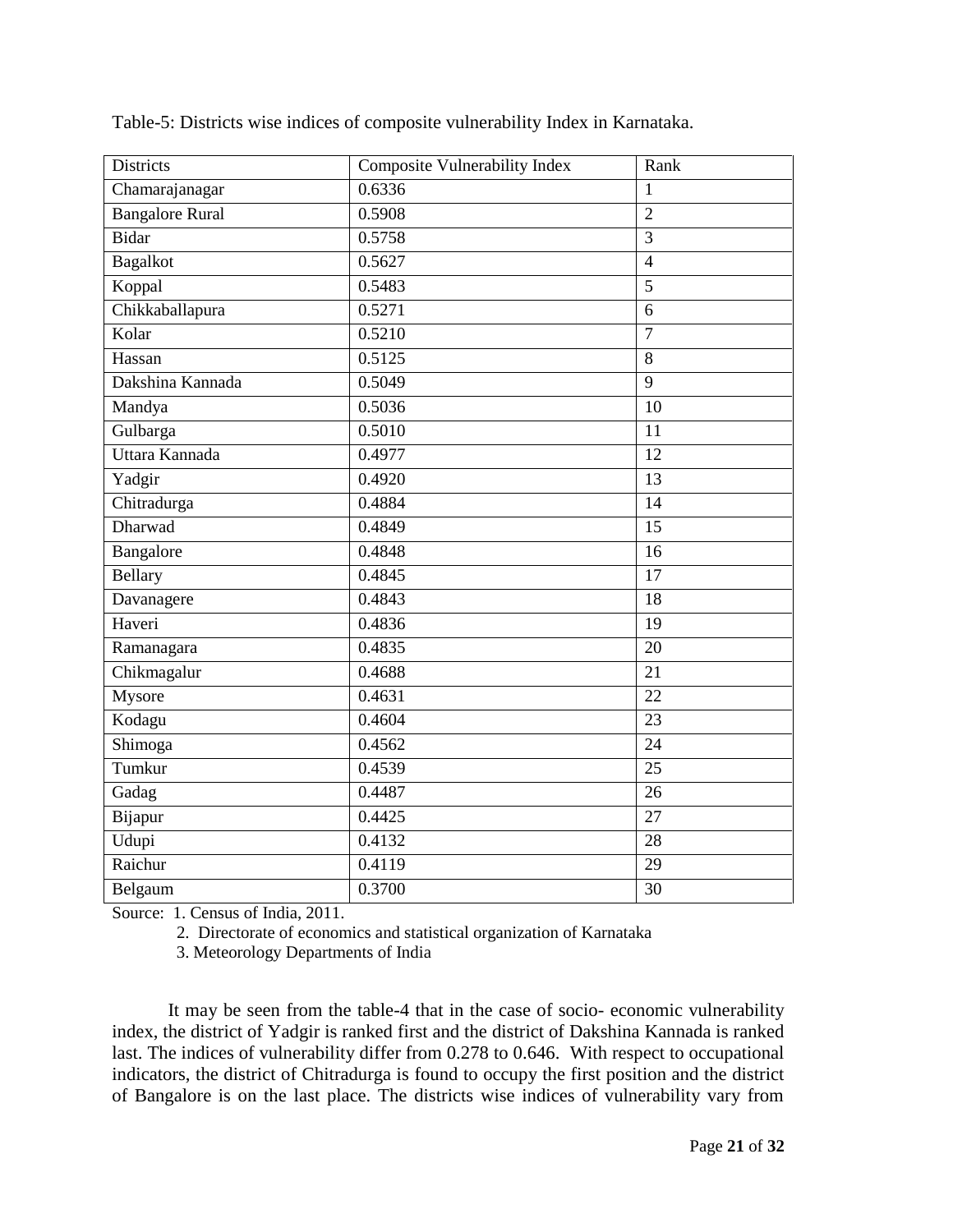0.431 to 0.605. As regards agricultural indictors, the district of Bagalkot is on the first place and Shimoga is on the last place. The vulnerability indices vary from 0.397 to 0.656. On the other hand, the district of Chamarajanagar is first place and Raichur district is last position under climate indictor. The vulnerability indices vary from 0.135 to 0.707. Finally, in the case of common property resources, the district of Udupi is on the first position and Yadgir is on the last place. The district-wise indices of vulnerability vary from 0.282 to 924.

Apart from this, the district-wise composite indices of vulnerability have been worked out for different districts for socio- economic indicator, occupational indicators, agricultural sector, CPR, and climate change indicators. Higher the districts index more will be a level of vulnerability. The districts have been ranked on the basis of vulnerability indices. The districts-wise indices of vulnerability in Karnataka along with the rank of the district are given in Table 5. According to composite vulnerability index, the district of Chamarajanagar was to be placed on first position that of Belgaum district was placed on last position. The composite vulnerability index values differed from 0.633 to 0.3700.

#### **7.3 Tamil Nadu**

Vulnerability is often reflected in the state of the economic system as well as the socio-economic features of the population living in that system. By considering climate change relevant parameters, vulnerability index at district level was computed based on the following dimensions: Socio-Demographic, Occupational, Agricultural, Climatic and CPR etc. The index attempts to capture a comprehensive scale of vulnerability by including important indicators that serve as proxies. The District-wise Vulnerability Indices of Tamil Nadu along with the rank of the districts are given in Table 6 and depicted in the Map 4.

In the case of Socio-demographic Vulnerability Index, The district of Viluppuram was placed first rank and Kanniyakumari district was placed last position. The value of vulnerability indices varied from 0.217 to 0.634. According to Occupational Vulnerability Index, the Theni district was occupied to have first rank and that of district of Perambalur was noticed last position. The value of vulnerability indices varied from 0.453 to 0.637. The district of Virudhunagar was placed first position and district of Tiruppur was placed at last position with respective of Agricultural Vulnerability Index. The values of vulnerability indices differ from 0.134 to 0.683. As per the Common Property Resources Vulnerability Index, Chennai district was placed first rank and that of Tirunelveli district was paced last rank. The index values of vulnerability vary from 0.037 to 0.961.Under Climate Vulnerability Index, the first place was occupied by Nagapattinam district and that of Thoothukkudi district was placed at last position .the value of vulnerability indices vary from 0.025 to 0.829.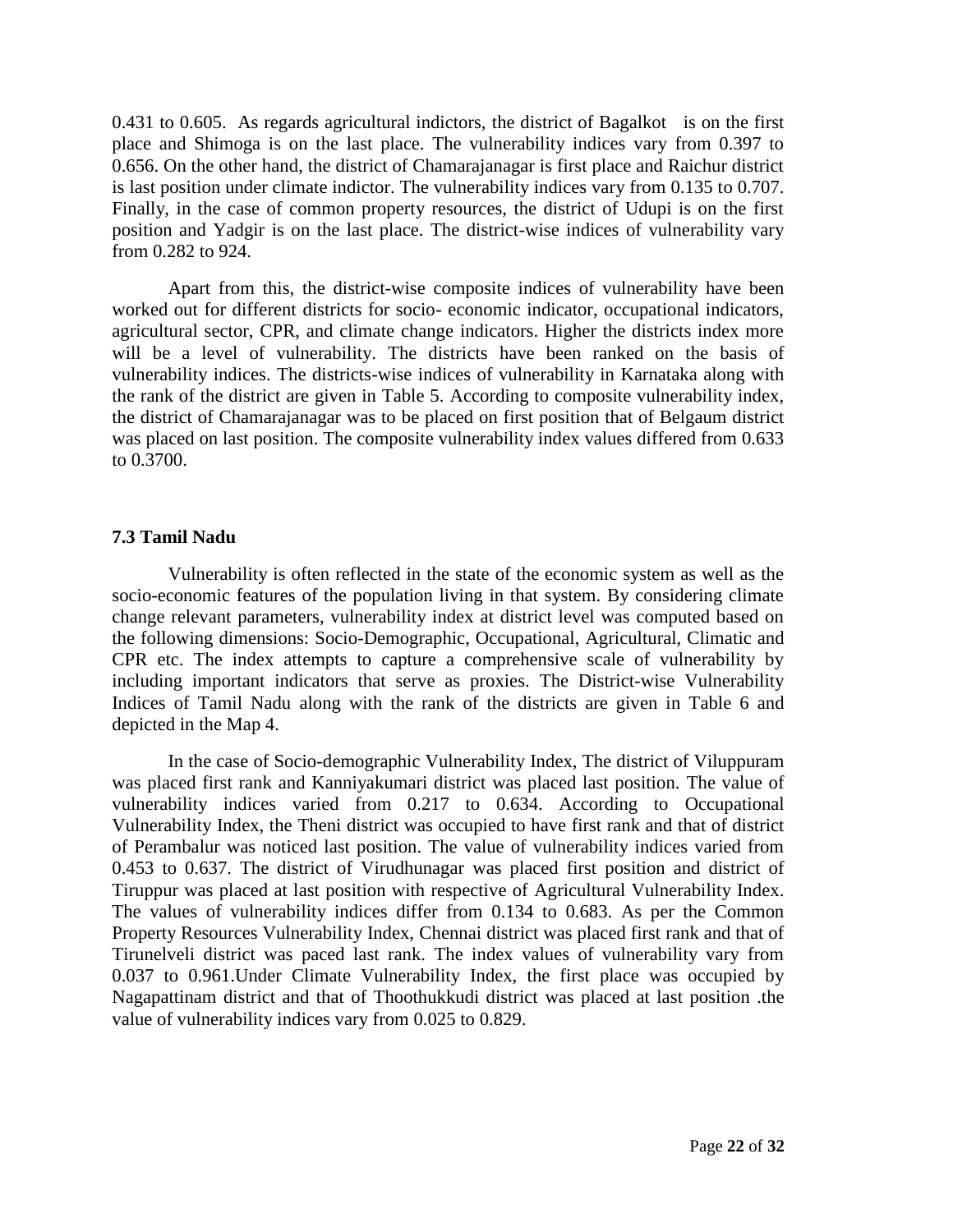| District        | Socio-Demographic<br>Vulnerability Index | Rank           | Occupational<br>Vulnerability Index | Rank           | Agricultural<br>Vulnerability<br>Index | Rank           | <b>Common Property</b><br>Resources<br>Vulnerability<br>Index | Rank           | Climate<br>Vulnerability<br>Index | Rank           |
|-----------------|------------------------------------------|----------------|-------------------------------------|----------------|----------------------------------------|----------------|---------------------------------------------------------------|----------------|-----------------------------------|----------------|
| Ariyalur        | 0.3969                                   | 13             | 0.5149                              | 23             | 0.5469                                 | 19             | 0.8802                                                        | 4              | 0.1811                            | 17             |
| Chennai         | 0.3867                                   | 18             | 0.5000                              | 28             | 0.0000                                 | 32             | 0.9612                                                        | 1              | 0.3008                            | 10             |
| Coimbatore      | 0.3402                                   | 25             | 0.5243                              | 20             | 0.6270                                 | 6              | 0.5382                                                        | 15             | 0.0607                            | 30             |
| Cuddalore       | 0.4861                                   | 6              | 0.5823                              | $\overline{4}$ | 0.4249                                 | 27             | 0.6301                                                        | 8              | 0.5797                            | 3              |
| Dharmapuri      | 0.5165                                   | 3              | 0.4947                              | 29             | 0.5385                                 | 20             | 0.5879                                                        | 10             | 0.2930                            | 11             |
| Dindigul        | 0.4003                                   | 12             | 0.5670                              | 6              | 0.5154                                 | 22             | 0.5266                                                        | 16             | 0.0926                            | 28             |
| Erode           | 0.3260                                   | 27             | 0.5321                              | 16             | 0.6705                                 | $\sqrt{2}$     | 0.3822                                                        | 26             | 0.1562                            | 21             |
| Kancheepuram    | 0.5154                                   | $\overline{4}$ | 0.5283                              | 18             | 0.5810                                 | 13             | 0.2126                                                        | 28             | 0.3370                            | 8              |
| Kanniyakumari   | 0.2178                                   | 32             | 0.5243                              | 21             | 0.6019                                 | 9              | 0.8859                                                        | 3              | 0.2903                            | 12             |
| Karur           | 0.3619                                   | 20             | 0.5467                              | 12             | 0.6041                                 | $8\,$          | 0.5829                                                        | 11             | 0.0556                            | 31             |
| Krishnagiri     | 0.4611                                   | 9              | 0.4770                              | 30             | 0.5003                                 | 25             | 0.2840                                                        | 27             | 0.1582                            | 20             |
| Madurai         | 0.3412                                   | 24             | 0.5565                              | 8              | 0.5732                                 | 15             | 0.4907                                                        | 21             | 0.1021                            | 26             |
| Nagapattinam    | 0.3943                                   | 15             | 0.6163                              | $\overline{2}$ | 0.3625                                 | 30             | 0.6048                                                        | 9              | 0.8298                            | 1              |
| Namakkal        | 0.4245                                   | 11             | 0.5118                              | 25             | 0.5672                                 | 16             | 0.5763                                                        | 12             | 0.1819                            | 16             |
| Perambalur      | 0.4261                                   | 10             | 0.4530                              | 32             | 0.5840                                 | 12             | 0.6881                                                        | $\tau$         | 0.1704                            | 18             |
| Pudukkottai     | 0.3952                                   | 14             | 0.5056                              | 26             | 0.5617                                 | 17             | 0.1321                                                        | 29             | 0.1278                            | 24             |
| Ramanathapuram  | 0.3698                                   | 19             | 0.4548                              | 31             | 0.4800                                 | 26             | 0.5171                                                        | 17             | 0.0715                            | 29             |
| Salem           | 0.4803                                   | 8              | 0.5181                              | 22             | 0.5043                                 | 24             | 0.4318                                                        | 24             | 0.3099                            | 9              |
| Sivaganga       | 0.3455                                   | 23             | 0.5018                              | 27             | 0.6366                                 | 5              | 0.4980                                                        | 19             | 0.0979                            | 27             |
| Thanjavur       | 0.3515                                   | 21             | 0.5750                              | 5              | 0.4202                                 | 28             | 0.5514                                                        | 13             | 0.4702                            | 5              |
| The Nilgiris    | 0.3942                                   | 16             | 0.5516                              | 10             | 0.6041                                 | $\tau$         | 0.9353                                                        | $\overline{c}$ | 0.4919                            | $\overline{4}$ |
| Theni           | 0.3259                                   | 28             | 0.6377                              |                | 0.5798                                 | 14             | 0.7566                                                        | 6              | 0.1692                            | 19             |
| Thiruvallur     | 0.4868                                   | 5              | 0.5348                              | 15             | 0.5967                                 | 10             | 0.4738                                                        | 23             | 0.4351                            | 6              |
| Thiruvarur      | 0.3930                                   | 17             | 0.6139                              | 3              | 0.6640                                 | $\overline{4}$ | 0.7778                                                        | 5              | 0.7025                            | 2              |
| Thoothukkudi    | 0.3015                                   | 31             | 0.5559                              | 9              | 0.5122                                 | 23             | 0.0760                                                        | 31             | 0.0257                            | 32             |
| Tiruchirappalli | 0.3480                                   | 22             | 0.5365                              | 14             | 0.5592                                 | 18             | 0.4921                                                        | 20             | 0.1491                            | 22             |

Table-6: Districts wise indices of vulnerability in Tamil Nadu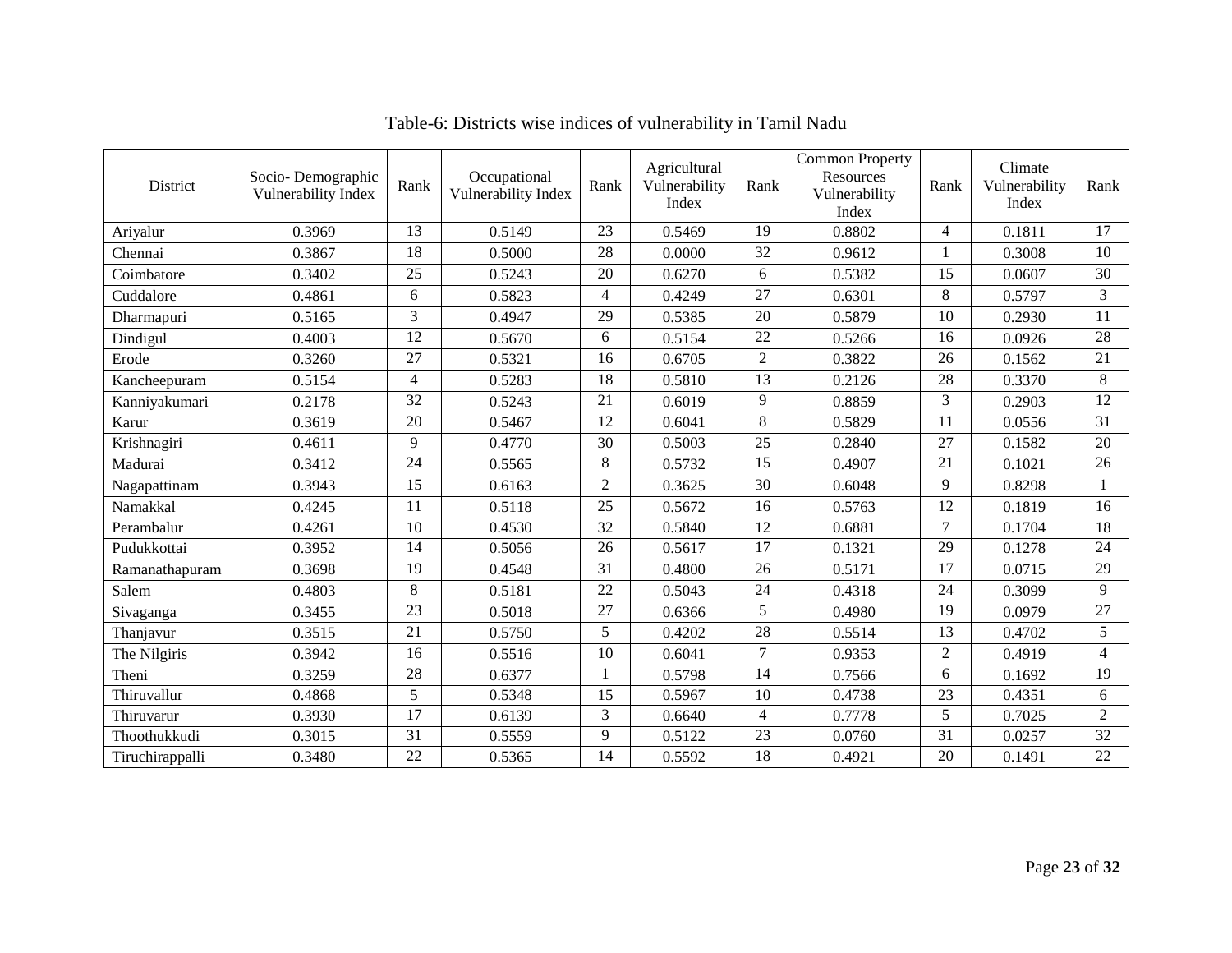| Tirunelveli    | 0.3268 | 26 | 0.5479 |    | 0.6684 |    | 0.0374 | 32                  | 0.2131 |                      |
|----------------|--------|----|--------|----|--------|----|--------|---------------------|--------|----------------------|
| Tiruppur       | 0.3162 | 29 | 0.5147 | 24 | 0.1343 | 31 | 0.5000 | 18                  | 0.1454 | $2^{\circ}$          |
| Tiruvannamalai | 0.5176 |    | 0.5295 |    | 0.5267 | 21 | 0.3917 | 25                  | 0.3659 |                      |
| Vellore        | 0.4839 |    | 0.5278 | 19 | 0.5898 |    | 0.4822 | $\mathcal{D}$<br>∠∠ | 0.2307 |                      |
| Viluppuram     | 0.6344 |    | 0.5579 |    | 0.3671 | 29 | 0.1195 | 30                  | 0.2684 | 1 <sub>2</sub>       |
| Virudhunagar   | 0.3131 | 30 | 0.5429 |    | 0.6833 |    | 0.5482 |                     | 0.1075 | $\cap \subset$<br>رے |

Source: 1. Census of India, 2011.

2. Directorate of economics and statistical organization ofTamil Nadu

3. Meteorology Departments of India **Map 4:**

## Mapping District-wise Vulnerability Indices of Tamil Nadu

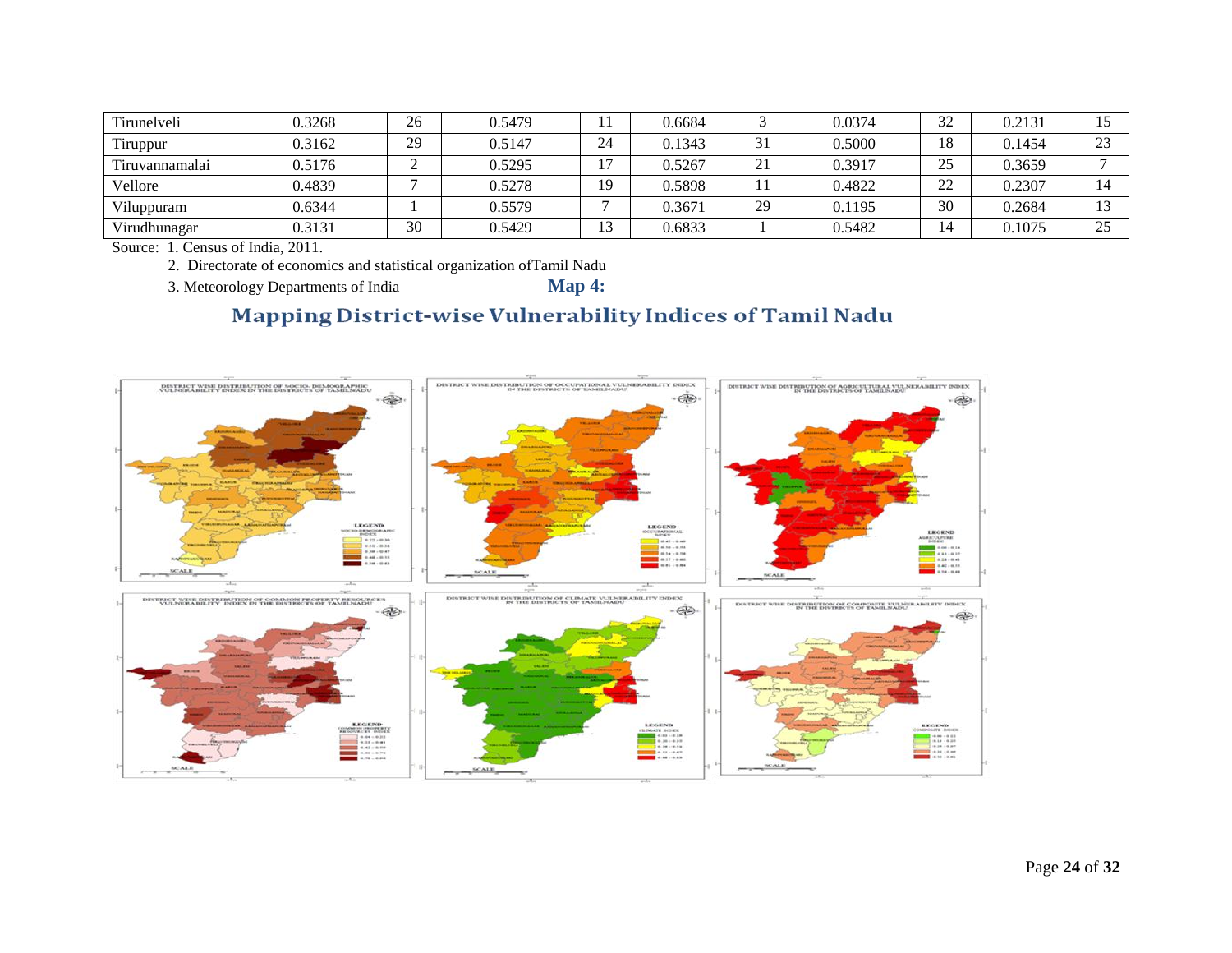After having close look at district-wise vulnerability index, now we will examine the composite vulnerability index for District wise in Tamil Nadu (Table7). The district of Thiruvarur was occupied the first rank and the district of Thoothukkudi was placed at last position. The composite index of vulnerability varied from 0.614 to 0.175.

| <b>Districts</b> | <b>Composite Vulnerability Index</b> | Rank            |
|------------------|--------------------------------------|-----------------|
| Thiruvarur       | 0.614383                             | 1               |
| The Nilgiris     | 0.570518                             | $\overline{2}$  |
| Nagapattinam     | 0.53591                              | $\overline{3}$  |
| Cuddalore        | 0.535249                             | $\overline{4}$  |
| Thiruvallur      | 0.502448                             | $\overline{5}$  |
| Dharmapuri       | 0.473122                             | 6               |
| Thanjavur        | 0.466168                             | $\overline{7}$  |
| Tiruvannamalai   | 0.460405                             | 8               |
| Ariyalur         | 0.446843                             | 9               |
| Kanniyakumari    | $\overline{0.446152}$                | 10              |
| Salem            | 0.44158                              | 16              |
| Vellore          | 0.441424                             | 15              |
| Theni            | 0.434165                             | 14              |
| Perambalur       | 0.420939                             | 13              |
| Namakkal         | 0.419034                             | 11              |
| Kancheepuram     | 0.408233                             | 12              |
| Tiruchirappalli  | 0.377471                             | $\overline{27}$ |
| Erode            | 0.370102                             | 26              |
| Virudhunagar     | 0.369052                             | 25              |
| Dindigul         | 0.355839                             | 24              |
| Madurai          | 0.352669                             | $\overline{23}$ |
| Sivaganga        | 0.351659                             | 22              |
| Krishnagiri      | 0.345804                             | $\overline{2}$  |
| Viluppuram       | 0.334139                             | 20              |
| Karur            | 0.329344                             | 19              |
| Coimbatore       | 0.32553                              | 18              |
| Ramanathapuram   | 0.312594                             | 17              |
| Pudukkottai      | 0.285446                             | $\overline{29}$ |
| Tiruppur         | 0.275561                             | 28              |
| Tirunelveli      | 0.248767                             | 30              |
| Thoothukkudi     | 0.175753                             | 31              |
| Chennai          | 0.000000                             | 32              |

Table-7: Districts wise indices of composite vulnerability Index in Tamil Nadu

Source: 1. Census of India, 2011.

2. Directorate of economics and statistical organization ofTamil Nadu

3. Meteorology Departments of India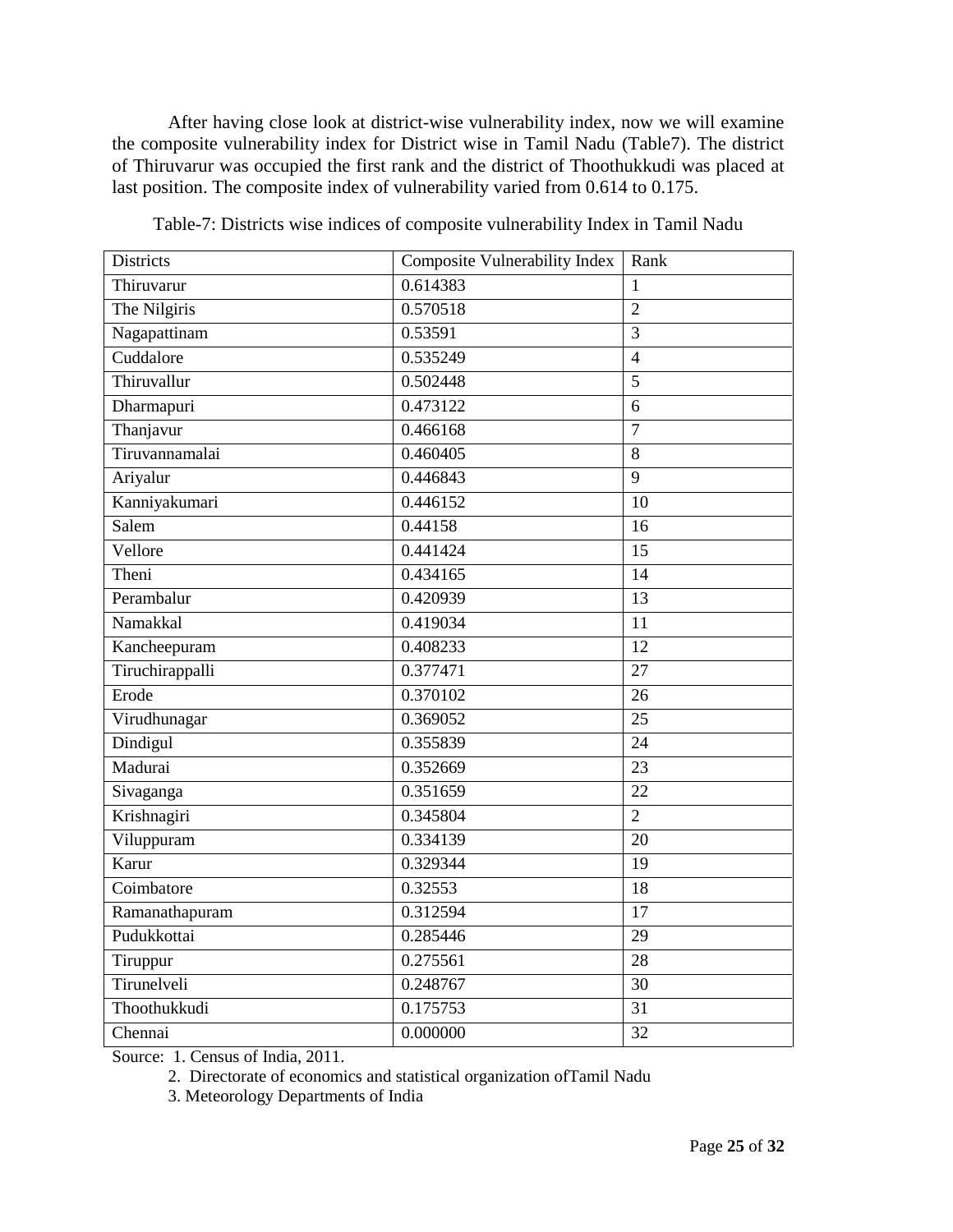#### **7.4 Kerala**

The district-wise indices of vulnerability in respect of socio- economic, occupational, agricultural, common property resources and climate change indictors have been calculated for about 14 districts belonging to the Kerala state given in the Table 8 and depicted in the Map 5. It would be interest to examine level of vulnerability separately for different districts.

The district of Malappuram was found to occupy the first place, whereas the district of Pathanamthitta was on the last position in respect of socio-economic vulnerability. The indices of vulnerability are varied from 0.265 to 0.621. In terms of occupational vulnerability index, the district of Palakkad was ranked first and the district of Kottayam was ranked last. The value of vulnerability indices varied from 0.480 to 0.589. With regard to agricultural vulnerability index, the district of Ernakulam was found to have the first rank in the State whereas the district of Palakkad was ranked at the last position. The value of vulnerability indices varied from 0.214 to 0.752. In the matter of the common property resources vulnerability index, the district of Wayanad occupied the first place in the State and that of Kottayam district was found to be at the last position. The value of vulnerability indices varied from 0.180 to 0.958. As per the climate change vulnerability index, the district of Idukki stood at first place and the district of Kollam was placed at last position. The value of vulnerability indices varied from0.246 to 0.854.

The composite index of vulnerability is worked out for different district' in Kerala. The composite indices of vulnerability were worked out based on 25 indicators representing such as Socio- demographic and occupational, agricultural and climatic, CPR indicators. The composite indices of vulnerability along with the district ranks are given in Table.9. The districts have been ranked on the basis of vulnerability indices. The Table 9 shows that the rank 1 shows most vulnerable district and the vulnerability decreases as we go on increasing the rank. In Kerala, Kasaragod district is the most vulnerable district in the state of Kerala. As far as the composite vulnerability index, Kottayam is the least vulnerable district of Kerala. The composite indices of vulnerability differed from 0.560 to 0.375.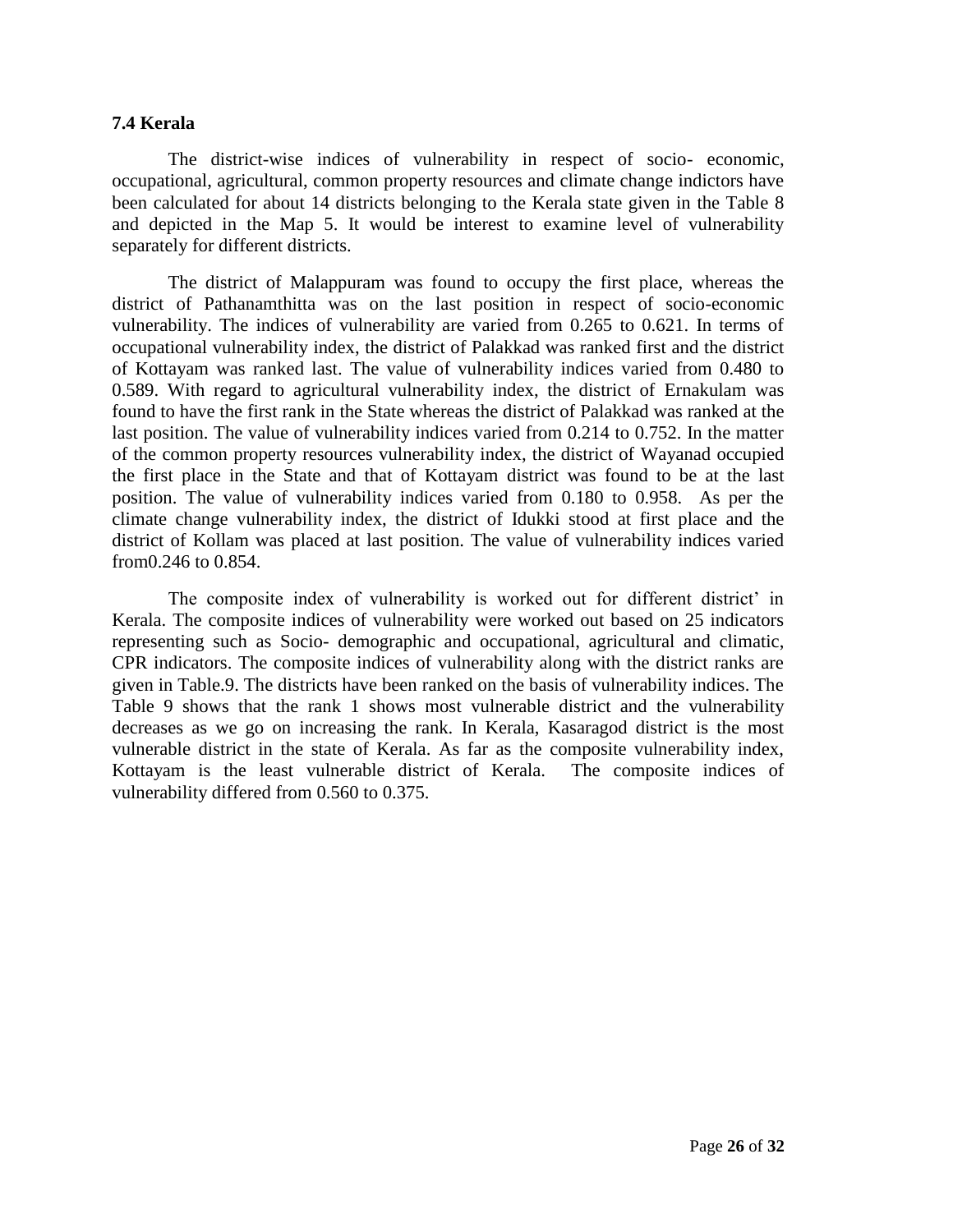| <b>Districts</b> | Socio-<br>Demographic<br>Vulnerability<br>Index | Rank | Occupational<br>Vulnerability<br>Index | Rank           | Agricultural<br>Vulnerability<br>Index | Rank           | <b>Common Property</b><br><b>Resources</b><br>Vulneralability Index | Rank | Climate<br>Vulnerability<br>Index | Rank           |
|------------------|-------------------------------------------------|------|----------------------------------------|----------------|----------------------------------------|----------------|---------------------------------------------------------------------|------|-----------------------------------|----------------|
| Alappuzha        | 0.42238                                         | 9    | 0.519                                  | 3              | 0.5056                                 | 7              | 0.4739                                                              | 9    | 0.3467                            | 10             |
| Ernakulam        | 0.38968                                         | 10   | 0.488                                  | 11             | 0.7525                                 |                | 0.4053                                                              | 10   | 0.7782                            | $\overline{2}$ |
| Idukki           | 0.34798                                         | 12   | 0.488                                  | 11             | 0.4641                                 | 10             | 0.3057                                                              | 13   | 0.8547                            |                |
| Kannur           | 0.37844                                         | 11   | 0.514                                  | 4              | 0.4373                                 | 11             | 0.5110                                                              | 6    | 0.4809                            | 8              |
| Kasaragod        | 0.44716                                         | 8    | 0.495                                  | 10             | 0.5386                                 | 5              | 0.8152                                                              | 3    | 0.5715                            | 4              |
| Kollam           | 0.46282                                         | 6    | 0.496                                  | 9              | 0.5395                                 | 4              | 0.3830                                                              | 11   | 0.2464                            | 13             |
| Kottayam         | 0.32345                                         | 13   | 0.480                                  | 13             | 0.5021                                 | 8              | 0.1808                                                              | 14   | 0.5261                            | 5              |
| Malappura        | 0.64215                                         |      | 0.511                                  | 5              | 0.4729                                 | 9              | 0.5043                                                              | 7    | 0.4038                            | 9              |
| ozhikode         | 0.47994                                         | 4    | 0.507                                  |                | 0.4036                                 | 12             | 0.5169                                                              | 5    | 0.5016                            | 7              |
| Palakkad         | 0.54582                                         | 2    | 0.589                                  |                | 0.2141                                 | 14             | 0.6671                                                              | 4    | 0.0000                            | 14             |
| Pathanamt        | 0.25293                                         | 14   | 0.481                                  | 12             | 0.5767                                 | 3              | 0.9348                                                              | 2    | 0.3336                            | 12             |
| Thiruvana        | 0.51949                                         | 3    | 0.510                                  | 6              | 0.5098                                 | 6              | 0.5001                                                              | 8    | 0.3350                            | 11             |
| Thrissur         | 0.46636                                         | 5    | 0.497                                  | 8              | 0.6443                                 | $\overline{2}$ | 0.3498                                                              | 12   | 0.7600                            | 3              |
| Wayanad          | 0.44743                                         | 7    | 0.540                                  | $\overline{2}$ | 0.3991                                 | 13             | 0.9589                                                              |      | 0.5161                            | 6              |

Table-8: Districts wise indices of vulnerability in Kerala

Source: 1. Census of India, 2011.

2. Directorate of economics and statistical organization of Kerala

3. Meteorology Departments of India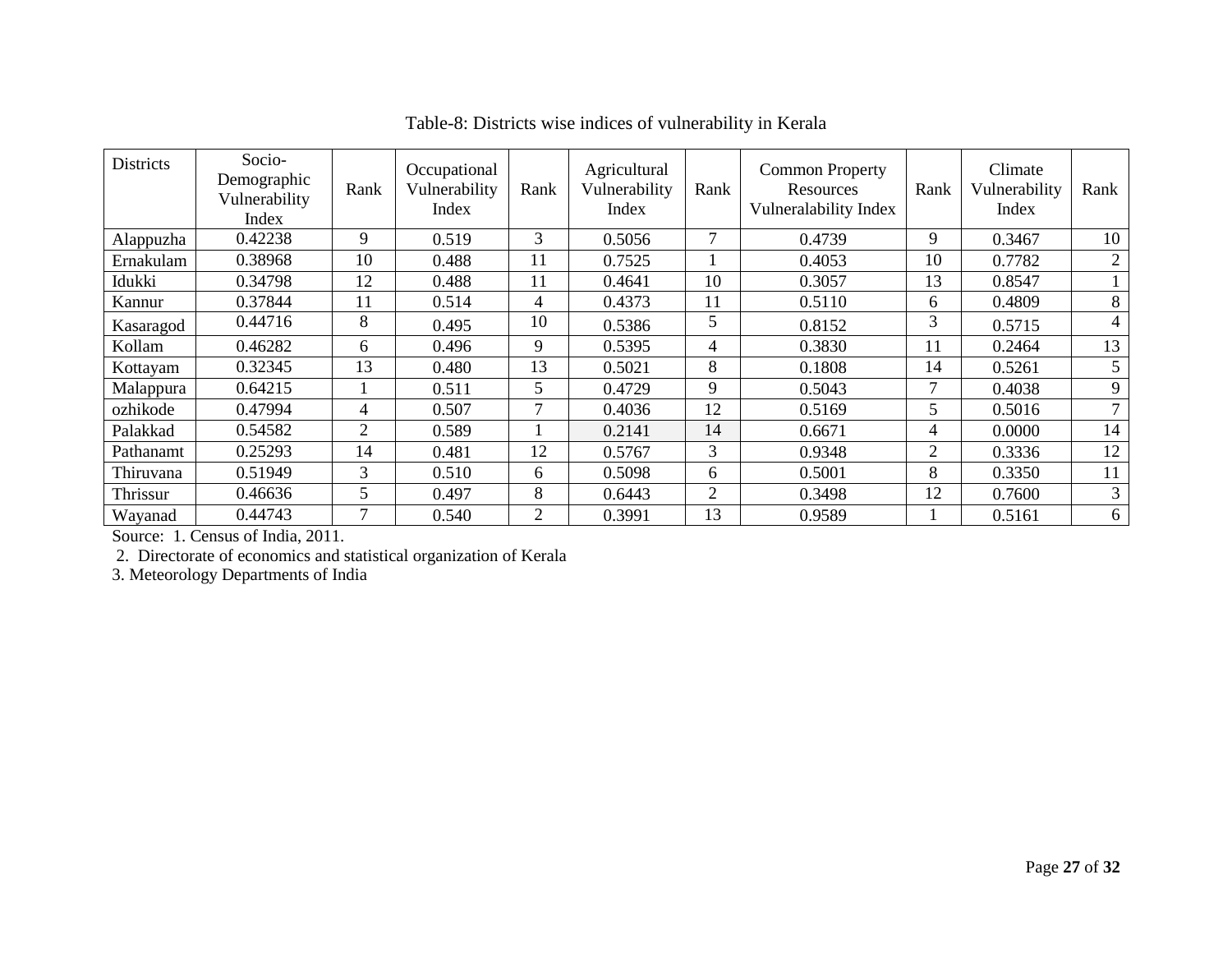# **Map 5:**Mapping District-wise Vulnerability Indices of Kerala

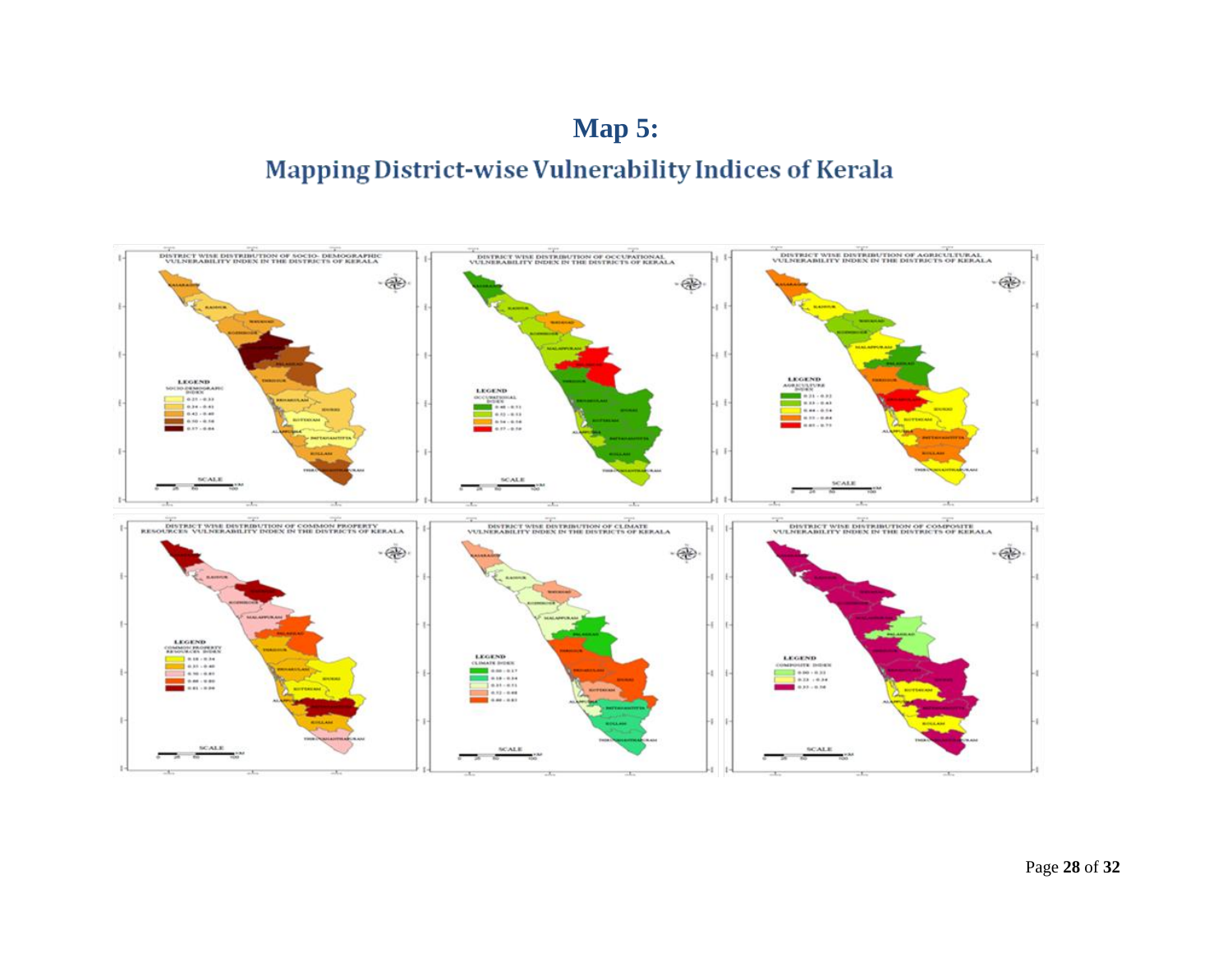| <b>Districts</b>   | Composite Vulnerability Index | Rank           |
|--------------------|-------------------------------|----------------|
| Kasaragod          | 0.560989                      | 1              |
| Wayanad            | 0.544202                      | $\overline{2}$ |
| Ernakulam          | 0.538062                      | 3              |
| Thrissur           | 0.524509                      | $\overline{4}$ |
| Malappuram         | 0.50105                       | 5              |
| Kozhikode          | 0.479978                      | 6              |
| Thiruvananthapuram | 0.468728                      | 8              |
| Pathanamthitta     | 0.465574                      | $\overline{7}$ |
| Kannur             | 0.461307                      | 9              |
| Idukki             | 0.46009                       | 10             |
| Alappuzha          | 0.448748                      | 11             |
| Kollam             | 0.41076                       | 12             |
| Kottayam           | 0.374984                      | 13             |
| Palakkad           | 0.0000                        | 14             |

Table-9: Indices of Composite vulnerability index in Kerala

Source: 1. Census of India, 2011.

2. Directorate of economics and statistical organization of Kerala

3. Meteorology Departments of India

#### **8. Conclusion**

This work would attempt to understand and analyze the vulnerability due to climate change across different ecosystems at the most possible decentralized level. We examined the vulnerability through four different Sub-indicator of sociodemographic, agriculture, occupational, CPR and climate in respective states among different districts. In order to capture the vulnerability from four different states the composite vulnerability index (CVI) was developed and used. This indicates the vulnerability situation of different districts in four states. Having done this, it is important to understand the coping mechanism among the population to such vulnerability. This calls for micro level study in such vulnerable environment. We have plans to do the study at primary level keeping the vulnerable districts across different agro-eco system in mind.

#### **References**

- Adams, Richard M., (1989) "Global Climate Change and Agriculture: An Economic Perspective" *American Journal of Agricultural Economics*, Proceedings Issue, December, 71(5), pp. 1272-1279.
- Adger,W.N., and Kelly, M. (1999) "Social vulnerability to climate change and the architecture of entitlements" *Mitigation and Adaptation Strategies for Global Change*, Volume 4, pp. 253-266.
- Anandhi, Aavudai (2010) "assessing impact of climate change on season length in Karnataka for IPCC SRES scenarios, CUNY Institute for Sustainable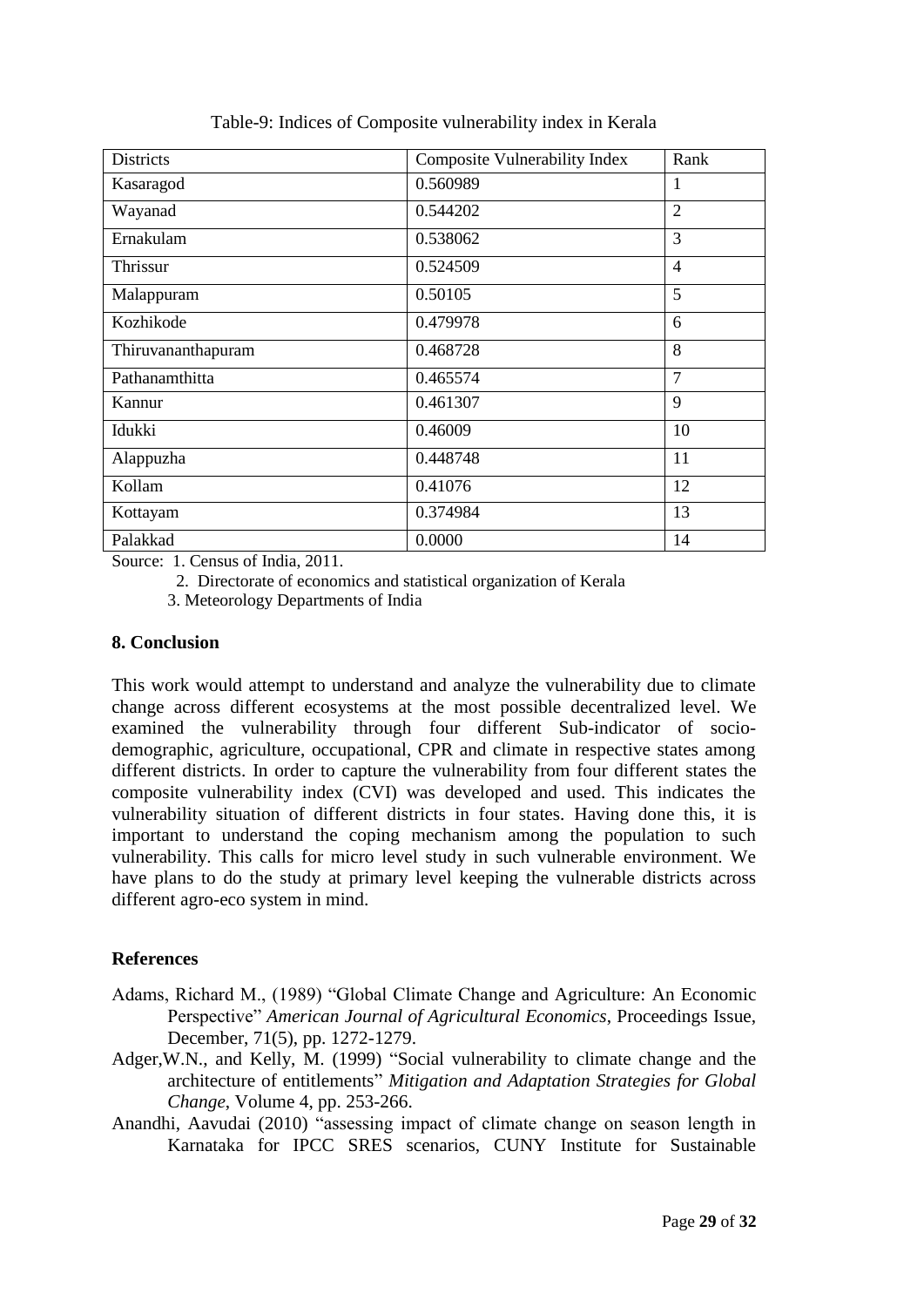Cities/Hunter College, City University of New York, New York, United States of America.

- Antle, John M., (1995) "Climate Change and Agriculture in Developing Countries" *American Journal of Agricultural Economics*, August, 77(3), pp. 741-746.
- Asha latha K. V., Munisamy Gopinath, and A. R. S. Bhat (2012) "Impact of Climate Change on Rain fed Agriculture in India: A Case Study of Dharwad" ,*International Journal of Environmental Science and Development*, Vol. 3, No. 4, August 2012.
- Atkins, J., S.Mazzi, and C.Ramlogan, (1998) "A Study on the Vulnerability of Developing and Island States: A Composite Index", Commonwealth Secretariat, UK.
- Bhatia, Arti; Pathak, H.; and Aggarwal, P. K. (2004) "Inventory of methane and nitrous oxide emissions from agricultural soils of India and their global warming potential", *Current Science*, August, 87(3), pp.317-324.
- Bohle et.al., (1994) "Climate change and social vulnerability: towards a sociology and geography of food insecurity*." Global Environmental Change* **4** (1): 37-48.
- Christopher Easter (1999) Small States Development: A Commonwealth Vulnerability Index, The Round Table: *The Commonwealth Journal of International Affairs*, 88:351, 403-422
- Daily, Gretchen C.; and Ehrlich, Paul R., (1990) "An Exploratory Model of the Impact of Rapid Climate Change on the World Food Situation" *Proceedings: Biological Sciences*, September, 241(1302), pp. 232-244.
- Füssel. H.M. (2007) "Vulnerability: A Generally Applicable Conceptual Framework for Climate Change Research" *Global Environmental Change*, 17:155–167, 2007.
- Guiteras, Raymond (2007) "The Impact of Climate Change on Indian Agriculture" Department of Economics; University of Maryland; College Park, MD 20742;University of Maryland, September 2009.
- Gundimeda, H., (2005) "Can CPRs Generate Carbon Credits without Hurting the Poor?" *Economic and Political Weekly*, March, 40(10), pp. 973-980.
- Gupta, Vijaya (2005) "Climate Change and Domestic Mitigation Efforts" *Economic and Political Weekly* March 5, 2005.
- Handmer, J.W., S.Dovers and T.E Downing (1999) "Societal Vulnerability to Climate Change and Variability", *Mitigation and Adaptation Strategies for Global Change* 4: 267-281.
- HDR (2007) fighting human climate change: human solidarity in a divided world, United Nations Development Programme 1 UN Plaza, New York, New York, 10017, USA
- Innes, Robert; and Sally Kane (1995) "Agricultural Impacts of Global Warming: Discussion" *American Journal of Agricultural Economics*, August, 77(3), pp. 747-750.
- IPCC. (2001) Climate Change 2001: Impacts, Adaptation & Vulnerability: Contribution of Working Group II to the Third Assessment Report of the IPCC. In J. J. McCarthy, O.F.Canziani,N.A. Leary, D.J. Dokken and K.S.White, eds. Cambridge, UK: Cambridge University Press. 1000 pp.
- [Jame E.M.Watson,](http://www.nature.com/nclimate/journal/v3/n11/full/nclimate2007.html#auth-1) [Takuya Iwamura&](http://www.nature.com/nclimate/journal/v3/n11/full/nclimate2007.html#auth-2) [Nathalie Butt\(](http://www.nature.com/nclimate/journal/v3/n11/full/nclimate2007.html#auth-3)1998) "Mapping vulnerability and conservation adaptation strategies under climate change, *Nature Climate Change*  3, 989–994.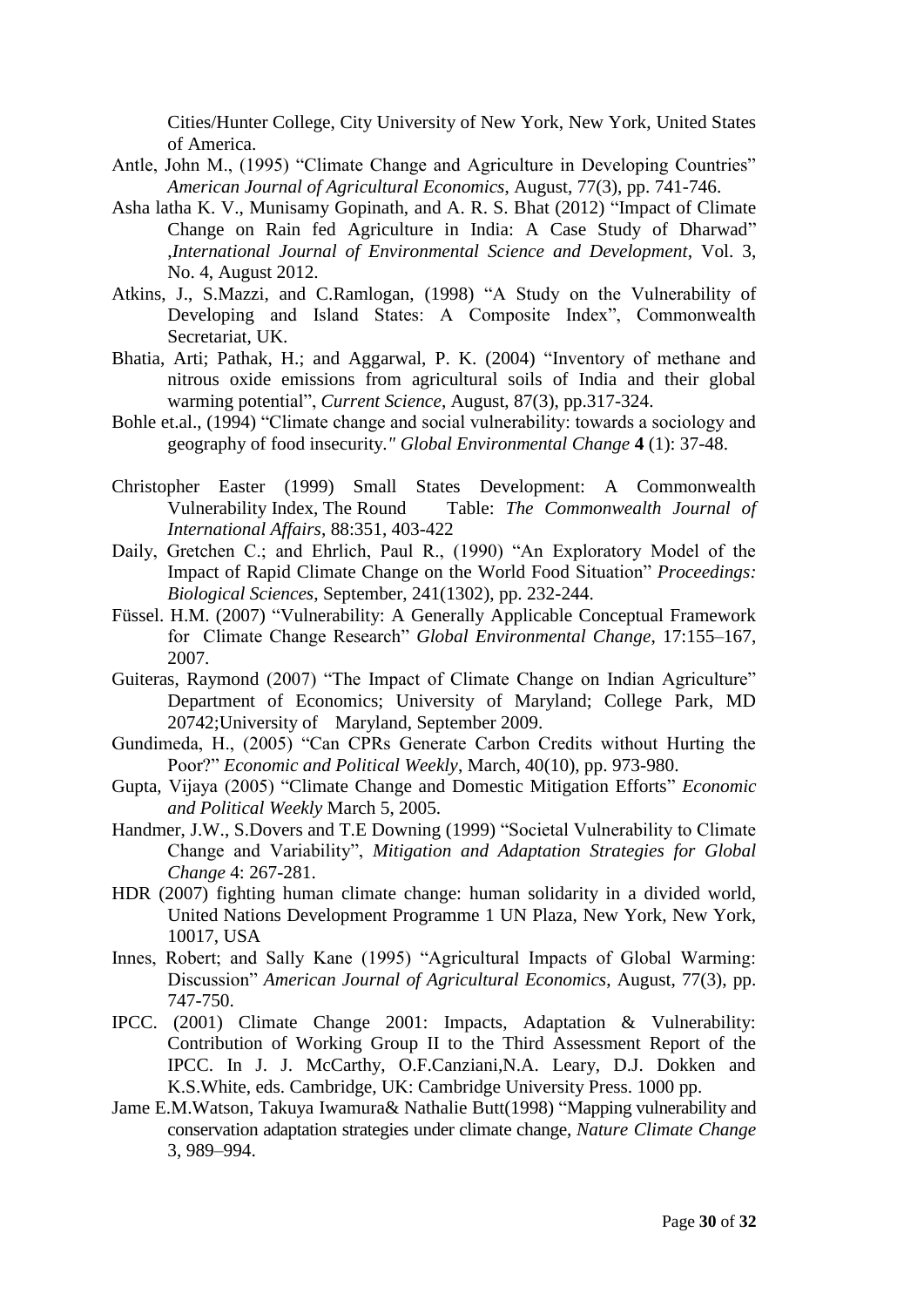- Jodha, Narpat S., Naveen P Singh and MCS Bantilan (2012) "Enhancing Farmers" Adaptation to Climate Change in Arid and Semi-Arid Agriculture of India: Evidences from Indigenous practices, *Working Paper Series* no. 32,International Crops Research Institute for the Semi-Arid Tropics. 28 pp.
- Kshirsagar K. G.,S. Pandey and M. R. Bellon (2002) "Farmer Perceptions, Varietal Characteristics and Technology Adoption: A Rain-fed Rice Village in Orissa" *Economic and Political Weekly*, Vol. 37, No. 13 (Mar. 30 - Apr. 5, 2002), pp. 1239-1246.
- Kumar. Krupa, R. G. ashrit, N. R. Deshpande and J. W. Hansen (2004) "climate impacts on Indian agriculture, an analysis of crop–climate relationships for India", *International Journal of Climatology*, [Volume 24,](http://onlinelibrary.wiley.com/doi/10.1002/joc.v24:11/issuetoc) Issue 11, pages 1375–1393, September 2004.
- Kashyapi,A., Archana P.Hage and Deepa A. Kulkarni (2008) impact of climate change on world agriculture: a review"ISPRS Archives-Volume XXXVIII-8/W3, 2009
- Kumar K.S.Kavi(2009) "Climate Sensitivity Of Indian Agriculture" *Development Economics Working Papers* 22939, East Asian Bureau of Economic Research.
- Kumar K.S.Kaviand Ishwarya Balasubramanian (2010) "Climate Variability and Agricultural Productivity; a Case Study of Rice Yields in Northern India" Madras School of Economics, Gandhi Mandapam Road, Chennai – 600 025, INDIA.
- Mendelsohn, Robert, Ariel Dinar and Larry Williams (2006) "The distributional impact of climate change on rich and poor countries", *Environment and Development Economics* 11: 159–178 C, 2006, Cambridge University Press, Printed in the United Kingdom, pp: 159-178.
- Mendelsohn, Robert; and ArielDinar (2003) "Climate, Water, and Agriculture" *Land Economics*, August, 79(3), pp. 328-341.
- Mendelson et al.,( 2006) "The distributional impact of climate change on rich and poor countries" *Environment and Development Economics* 11: 159–178 , Cambridge University Press, United Kingdom
- Moorthy, Aravind., Wolfgang Buermann, and Deepak Rajagopal (2012) The Impact of Climate Change on Crop Yields in India from 1961 to 2010.
- Nhemachena, Charles., Rashid Hassan (2007) "Micro-Level Analysis of Farmers" Adaptation to Climate Change in Southern Africa", *IFPRI Discussion Paper* 00714 ,August 2007.
- O"brien, P and D.Mileti, (1992) "Citizen Participation in Emergency Response Following the Loma Prieta Earthquake", *International Journal of Mass Emergencies and Disasters* 10: 71-89.
- Paltasingh, Kirtti Ranjan, Phanindra Goyari and R.K. Mishra (2012) ["Measuring](http://econpapers.repec.org/article/agsaerrae/137373.htm)  [Weather Impact on Crop Yield Using Aridity Index: Evidence from Odisha"](http://econpapers.repec.org/article/agsaerrae/137373.htm), [Agricultural Economics Research Association \(India\)](http://www.geocities.com/aeraindia/) 2012, issue 2.
- Pretty, J. N.; Ball, A. S.; Xiaoyun, L; and Ravindranath, N. H. (2002) "The Role of sustainable Agriculture and Renewable- Resource Management in reducing Greenhouse Gas Emissions and Increasing Sinks in China and India" *Philosophical Transaction: Mathematical, Physical and Engineering Science*, August, , 360 (1791), pp: 1741-1761.
- Rao, C A Rama., B M K Raju, A V M Subba Rao, K V Rao, V U M Rao Kausalya Ramachandran, B Venkateswarlu and A K Sikka (2013) Atlas on vulnerability of Indian agriculture to climate change, Central Research Institute for Dryland Agriculture, Hyderabad P 116.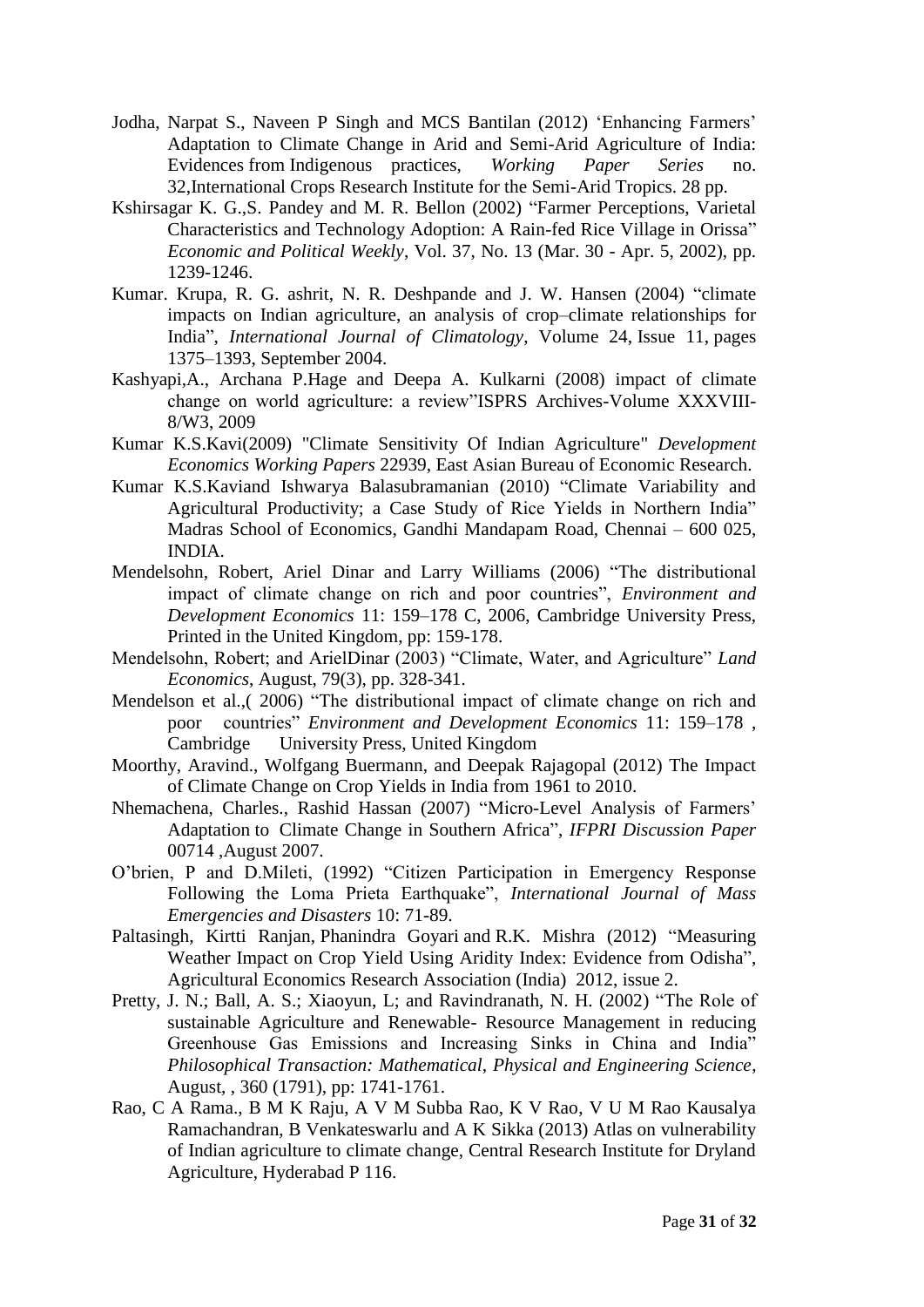- Rasmus Heltberg and Misha Bonch-Osmolovskiy (2011) "Mapping Vulnerability to Climate Change,Policy Research Working Paper,TheWorld Bank,Sustainable Development Network,Social Development Unit
- Reddy, V. Ratna., Peter Brown, Madhusudan Bandi, T. Chiranjeevi, D. Raji Reddy and Christian Roth (2010) "Adapting to Climate Variability in Semi-arid Regions: A Study Using Sustainable Rural Livelihoods Framework", LNRMI *Working Paper* No. 1,September, 2010.
- Roy,J.,(2007)"Climate Change in the South Asian Contest with a special focus on India: a review" AEI newsletter, issue 3: April
- Samuel, Apata T.G K.D. and A.O.Adeola (2009) "Analysis of Climate Change Perception and Adaptation among Arable Food Crop Farmers in South Western Nigeria. Contributed Paper prepared for presentation at the International Association of Agricultural Economists' 2009 Conference, International Association of Agricultural Beijing, China, August 16-22.
- Shashidahra K.K and B.S. Reddy (2012)"Farmers Perceptions and Adaptation about Changing Climate and Its Variability in UKP Area of Karnataka" *Indian Research Journal of Extension Education* Special Issue (Volume I), January
- Somanathan,E., and Rohini Somanathan,(2009)"Climate Change: Challenges facing India's poor", *Economic and Political Weekly*, July-August
- Stern, N., (2006) "Stern Review on the Economics of Climate Change" London: Her Majesty"s Treasury and the Cabinet Office. Available fromhttp://www.hmtreasury.gov.uk/independent\_reviews/stern\_review\_econo mics climate change/sternreview index.cfm
- Subramanian, Arvind., Nancy Birdsall, Aaditya Mattoo (2009) India and Climate Change: Some International Dimensions, *Economic & Political Weekly*, August 1, vol xliv no 31.
- Swaina, Mrutyunjay and Mamata Swain (2011)"Vulnerability to Agricultural Drought in Western Orissa: A Case Study of Representative Blocks" Agricultural Economics Research Review, Vol. 24 January-June 2011 pp 47-56.
- Ulka Kelkar,P. Balachandra and Anjula Gurtoo (2011) "Assessing Indian Cities for Vulnerability to Climate Change 2011" 2nd International Conference on Environmental Science and Development IPCBEE vol.4 (2011) © (2011) IACSIT Press, Singapur.
- Watson, R.T., Zinyoera, M.C., and Moss, R.H. (1998). "The Regional Impacts of Climate Change: An Assessment of Vulnerability" A Special Report of IPCC Working Group II. Cambridge: Cambridge University Press.